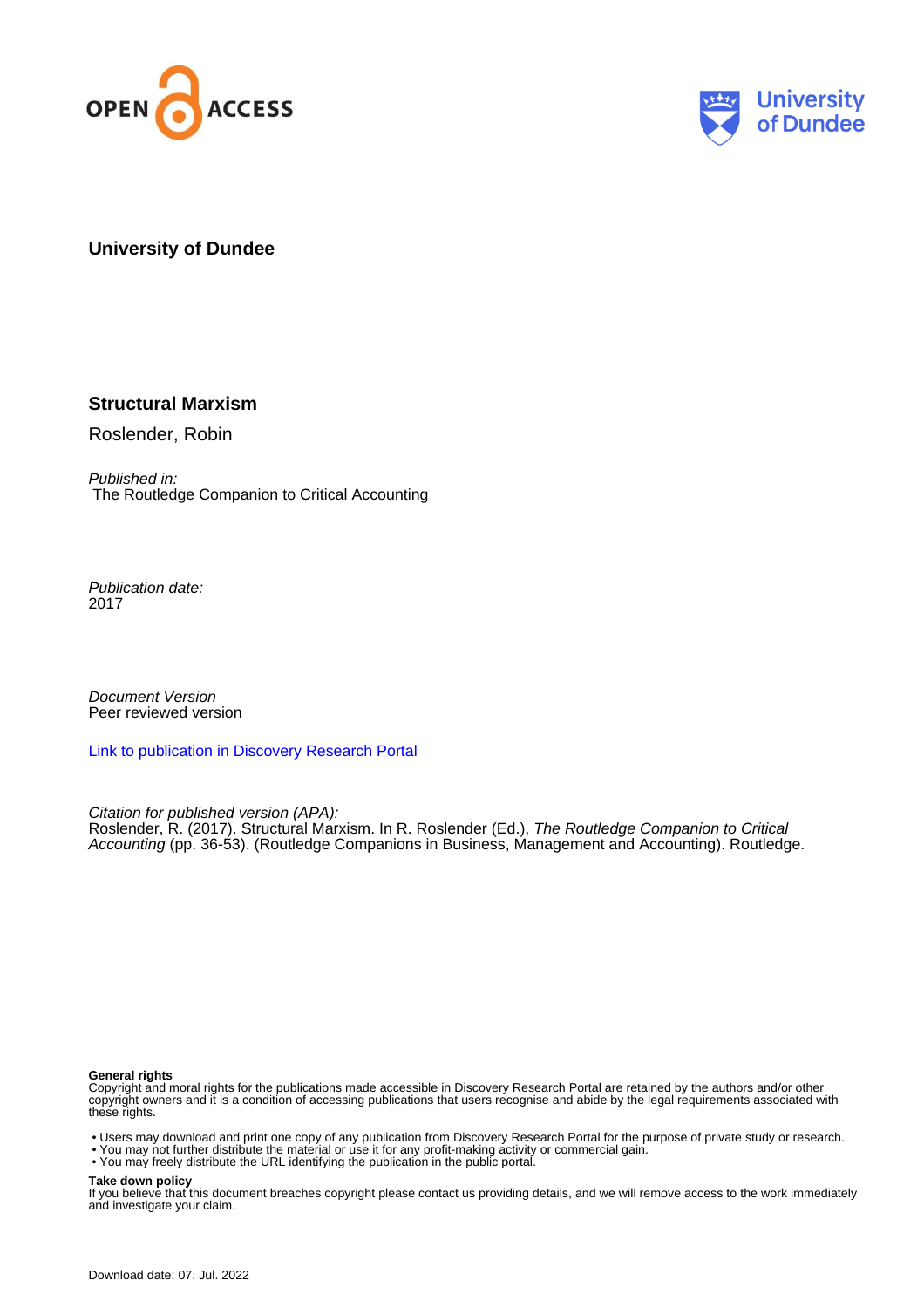# **Structural Marxism**

# **1. Introduction**

The purpose of this chapter is to provide an introduction to two generic ways of seeing within the broader designation of Marxist perspectives that have been widely subscribed within critical accounting research: the political economy perspective and the labour process perspective. The scope of the chapter has been restricted to the years between the later 1970s, when critical accounting first began to be fashioned by a relatively small number of scholars, and 2000, by which time much of the legacy of this particular genre of critical accounting research had been firmly established. Subsequent contributions from within this tradition are identified elsewhere in this volume. With the benefit of hindsight it is possible to recognise that during the middle 1980s the political economy and labour process perspectives were arguably at their most fashionable, that is for those in the vanguard of driving critical accounting research forward. In this regard they can be understood to have displaced interpretivist perspectives whose heyday was a couple of years previously. Equally, the dominance of the former two ways of seeing was soon to be challenged by Critical Theory, a third generic Marxist perspective that has continued to flourish to the present day, and at least as strongly. It is therefore no coincidence that interpretivism and Critical Theory provide the previous and subsequent chapters within this volume. Taken together they framed the greater part of the critical accounting literature in the 1980s, thereafter sharing this role with a growing range of alternative ways of seeing whose critical credentials continue to be hotly debated..

## **2. Laying down some markers**

The term structural Marxism has been adopted to identify those Marxist perspectives that Burrell and Morgan (1979) designated "radical structuralist". They adopt this terminology in order to differentiate these perspectives from those they designated "radical humanist". The latter provide the focus for the following chapter, where the predominant emphasis is on Critical Theory. The distinction between the two designations, while not being arbitrary, is certainly not uncontestable, although this is not the place to debate it. Within the embryonic interdisciplinary accounting research project, Hopper and Powell (1985) and Chua (1986) quickly elected to collapse the distinction, preferring to employ a single radical designation to encompass a range of Marxist perspectives, along with Hopper, Storey and Willmott (1987)

Burrell and Morgan's designations initially draw attention to a distinction between those Marxisms that have the characteristics of objectivism (radical structuralism) and of subjectivism (radical humanism) respectively. At the extreme, objectivist perspectives combine a realist ontology with a positivistic epistemology, exhibiting a penchant for nomothetic theorisation while embracing a determinist stance on human behaviour. Sociologies (and Marxisms) that might be characterised in this way attract the (often) pejorative designation 'scientific'. By contrast, subjectivist perspectives,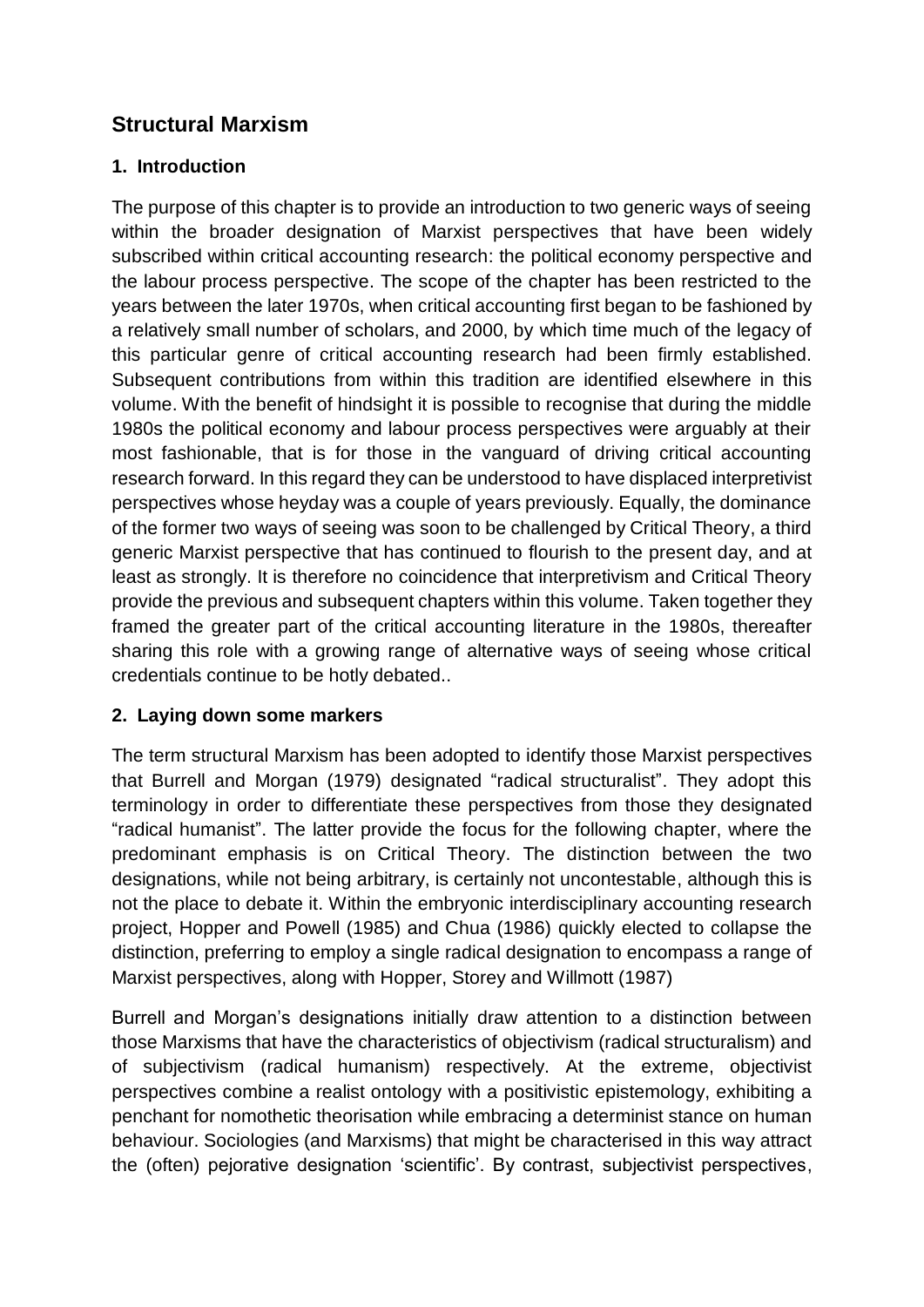itself an equally pejorative notion, reflect a desire to fashion a genuinely 'social' science, being characteristically nominalist, anti-positivistic, ideographic and voluntaristic. Burrell and Morgan understand each of these oppositions in terms of continua, as a consequence of which it becomes possible to envisage actual Marxist perspectives as being more or less objectivist/subjectivist, something they discuss in the relevant chapters of their text.

An alternative opposition, originating in Marxist theory itself, provides further fundamental insights. Structural Marxism is generally more focused on the 'base' while radical humanism is more concerned with the 'superstructure', an opposition that Marx himself first identified in the Preface to *A Contribution to the Critique of Political Economy* (1859). The base can be understood in terms of the economic and social foundations of society, while the superstructure refers to the ideational, or the political and ideological, realm. Base and superstructure are in a continuing dialectical relationship with each other, meaning that while the base determines or shapes the superstructure, at the same time it is shaped by it. As a result, those who embrace a structural Marxist perspective are often more focused on economic and social forces, in contrast to radical humanists whose primary emphasis is on ideational factors.

A further opposition is between the 'young' Marx and the 'old' Marx. In his formative years, Marx's thinking was heavily influenced by the idealist philosophy of Hegel and the young Hegelians, as a consequence of which his writing assumed a strongly philosophical quality. However, as a critical intellectual he constantly sought to scrutinise both the ideas that attracted him and those on offer from other directions. His *Eleven Theses on Feuerbach* (1845) is often recognised as the beginnings of his maturation and the move towards historical materialism, which is regarded as finding its fullest expression in the political economy that characterised Marx's writing in later life, particularly *Theories of Surplus Value* (1863) and his three volume master work *Capital* (1867/1885/1894). It was these later works of Marx, which also evidenced a strong input from his colleague Engels, that were best known from the time of Marx's death in 1883 until the later 1950s. Thereafter the young Marx's writings became more widely available, read and influential, contributing to a significant revitalisation of the Marxist canon that was beginning to look increasingly tired in the ideologically charged atmosphere of the Cold War.

The broader contribution of Burrell and Morgan's text has been overlooked over time by many accounting researchers, commonly being portrayed as a valuable source of insight on research methodology in business and management (including accounting) studies. As its title indicates, however, what the text actually documents for the most part is a quarter of a century of intense research activity within the sociology of organisations, broadly conceived. During this time the formerly predominant functionalist emphasis, in its many forms, was initially assailed by a younger generation of sociologists who argued for the adoption of an interpretivist approach of some description, an episode that was repeated in the early 1980s within interdisciplinary accounting research, as documented in the previous chapter. In both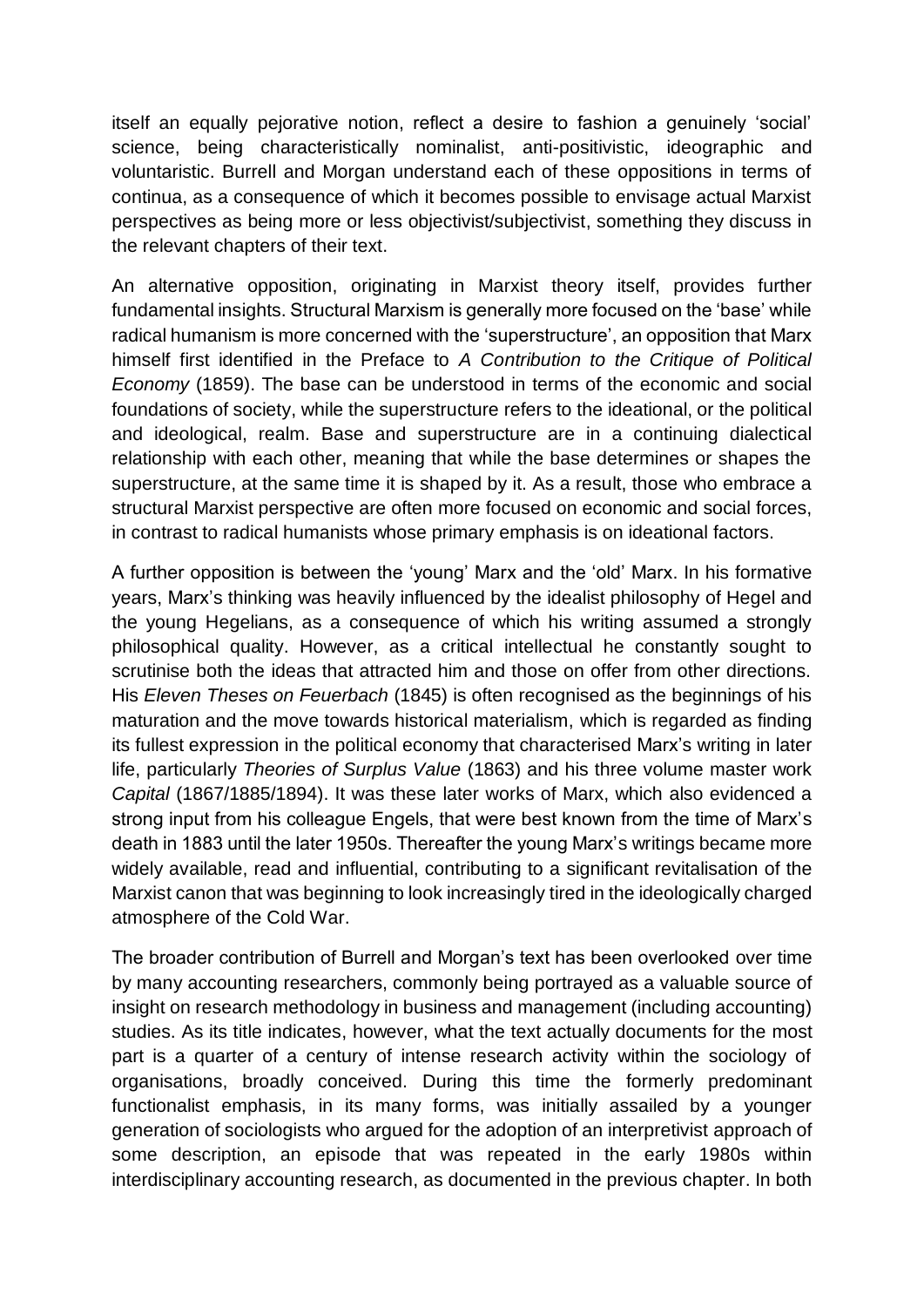disciplines, they were quickly followed by colleagues who believed that something more radical was now both desirable and possible. What Burrell and Morgan, like Clegg and Dunkerley (1980), provided was a comprehensive sourcebook for anyone within business and management research to draw upon. In the case of those attracted to what Burrell and Morgan designated the sociology of radical change, as opposed to the sociology of regulation, radical humanists argued for embracing a Marxism that challenged the continuing shortcomings of an evolving capitalist social order, while their structuralist colleagues were persuaded that there was still much to be documented in respect of the continuing persistence of the capitalist social formation. Within accounting research, the discovery of a range of radical changeoriented ways of seeing provided a powerful catalyst to the critical accounting research project that had emerged as one dimension of interdisciplinary accounting research. By the end of the decade the critical accounting project, and structural Marxism and radical humanist perspectives, had both established themselves as the dominant emphases within interdisciplinary accounting research.

#### **3. So what is being critical?**

Perhaps the easiest way to begin to answer this question is to recall Marx's famous dictum known as the Eleventh Thesis on Feuerbach:

"The philosophers have only interpeted the world in various ways; the point, however, is to change it" (Marx, 1845: 286)

In Marx's view it was imperative that those whose studies of society had uncovered or documented the persistence of a disturbing, largely concealed social order embraced the necessity to go beyond simply reporting their insights. Their task was to challenge what existed, the *is*, while simultaneously reformulating their knowledge to identify an alternative social order, the *ought*. There is no pretence here that as students of the social order, researchers must profess a commitment to objectivity or value-freeness. Engaged enquiry, which Marx unequivocally commended, albeit not by name, meant that if what your research revealed was unpalatable to you, it was incumbent on you to make this clear. Equally, it was necessary that you acknowledge that how you framed and organised your enquiries was recognised to be value-laden, as a result of which it was more than likely that you would find what you expected to find. In this respect all knowledge is contestable and must be acknowledged as such. At the same time, however, what provides any insights with credibility is the rigour with which they have been obtained. In this regard, rigour is a more powerful attribute than objectivity, and surely less contestable.

Contestability is a fundamental part of the lexicon of all Marxist theory, arguably no more clearly evident than in the axiom that the capitalist social formation is shaped by the persistence of class struggle. At its simplest this struggle is between the greater part of the population, referred to as the working class or proletariat, and the minority ruling class, referred to as the capitalist class or bourgeoisie. Even during his own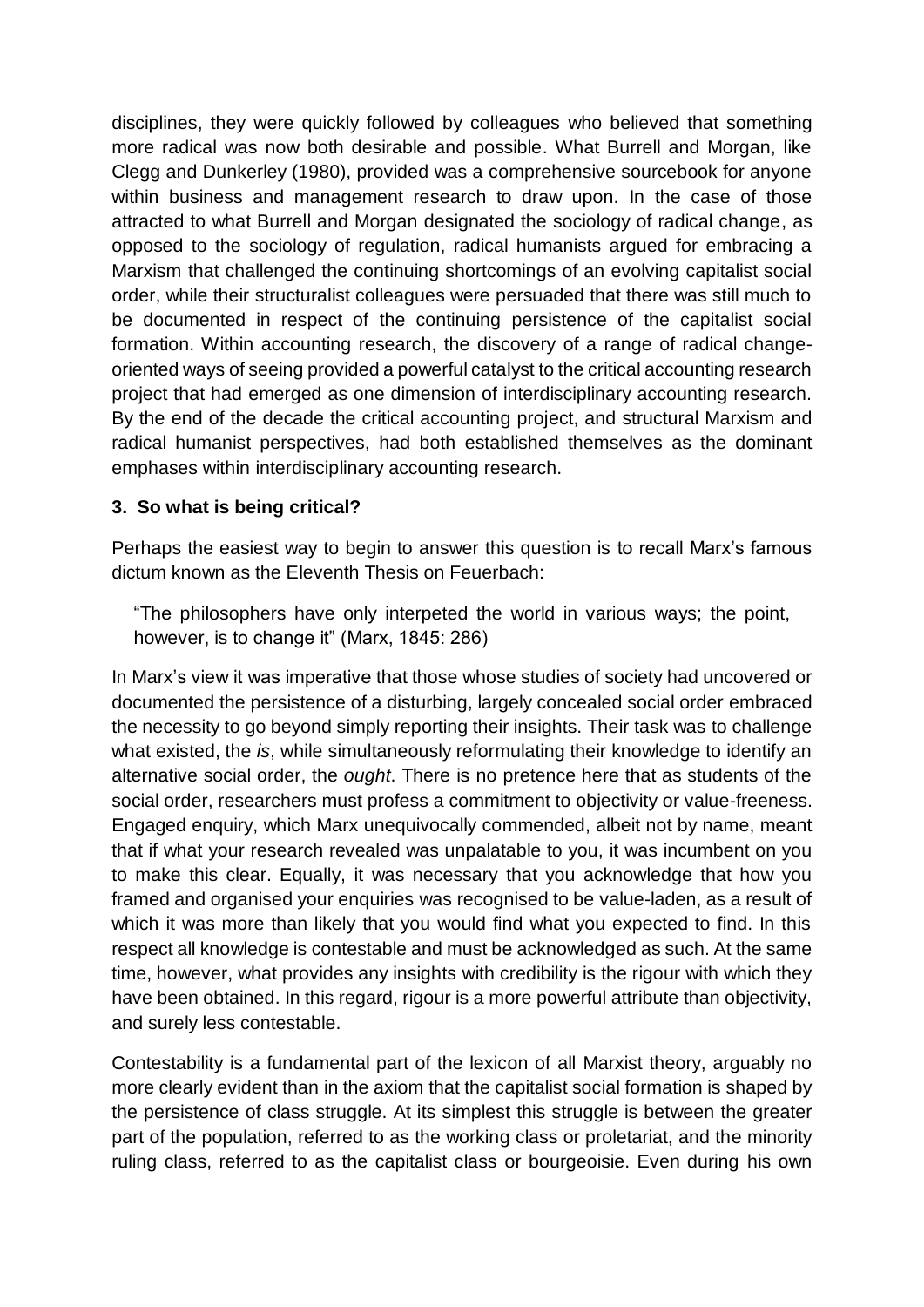lifetime Marx recognised that in practice the class structure was more nuanced than this, as a result of which the class struggle was unlikely to resolve itself with any ease. During the 1960s and 1970s the changing nature of the class structure and resultant struggle was extensively documented and debated, not least as an aspect of the turn to a critical sociology. This debate continues to the present, albeit now recognised to be something of a low return intellectual investment. A range of related, contemporary debates, as they impact on accounting, are explored throughout this volume.

The principal consequence of the existence of the basic division between the working class and the ruling class is that, for the most part, the ways in which the working class both lives and understands or makes sense of their lives is determined by the minority. As Marx observed in *The German Ideology* (1846) "The ideas of the ruling class in every epoch are the ruling ideas". The continued existence of class divisions, and thus the class struggle, is justified by the ruling class. The veracity of this proposition is evident well over a century and a half later in the widespread acceptance of many clearly contestable assertions, such as the views that prevails within accounting and finance that those who are prepared to take financial risks merit any resultant rewards or that labour is a resource be used efficiently and replaced by machines as necessary. Equally, the argument that the continued increased affluence for the mass of the working classes of Western societies, combined with extensive social mobility, is invoked to demonstrate the naivety of Marxist class analysis. The success with which successive generations of the ruling class, readily assisted by its lieutenants from within the upper echelons of middle class, some of whom were born into very modest circumstances, have retained control of social formations reflects the strength of that class's hegemonic dominance as Gramsci (1971) designated the prevailing ideational arrangements of capitalism.

Marxist scholarship can be characterised as the systematic unpicking of capitalist hegemony with the objective of demonstrating its myriad failings, misrepresentations and inequities, as a prelude to the formulation of a progressive hegemony that best serves the interests of the mass. This was never envisaged to be an easy nor an automatic process. Unfortunately it has turned out to be much more difficult than anyone had ever imagined, which is certainly a major reason why the fundamentals of a Marxist critique continue to hold. How deeply embedded capitalist hegemony would become among the masses was clearly underestimated. Beyond this are the practical difficulties entailed in communicating critique to the masses coupled with the vulnerability of those individuals who are prepared to challenge the ruling ideas of any epoch. While it has long been possible to act as critical social commentator and hold down influential positions within society, there is a constant threat of being exposed as a danger to society 'as we know it', while being prepared to accept the rewards that such positions attract, or both. There have always been those individuals of independent means – Marx's own close associate Engels was one such person as were several early figures within the Frankfurt School – but their situation brings with it its own contradictions that are readily exploited by the ruling class as necessary.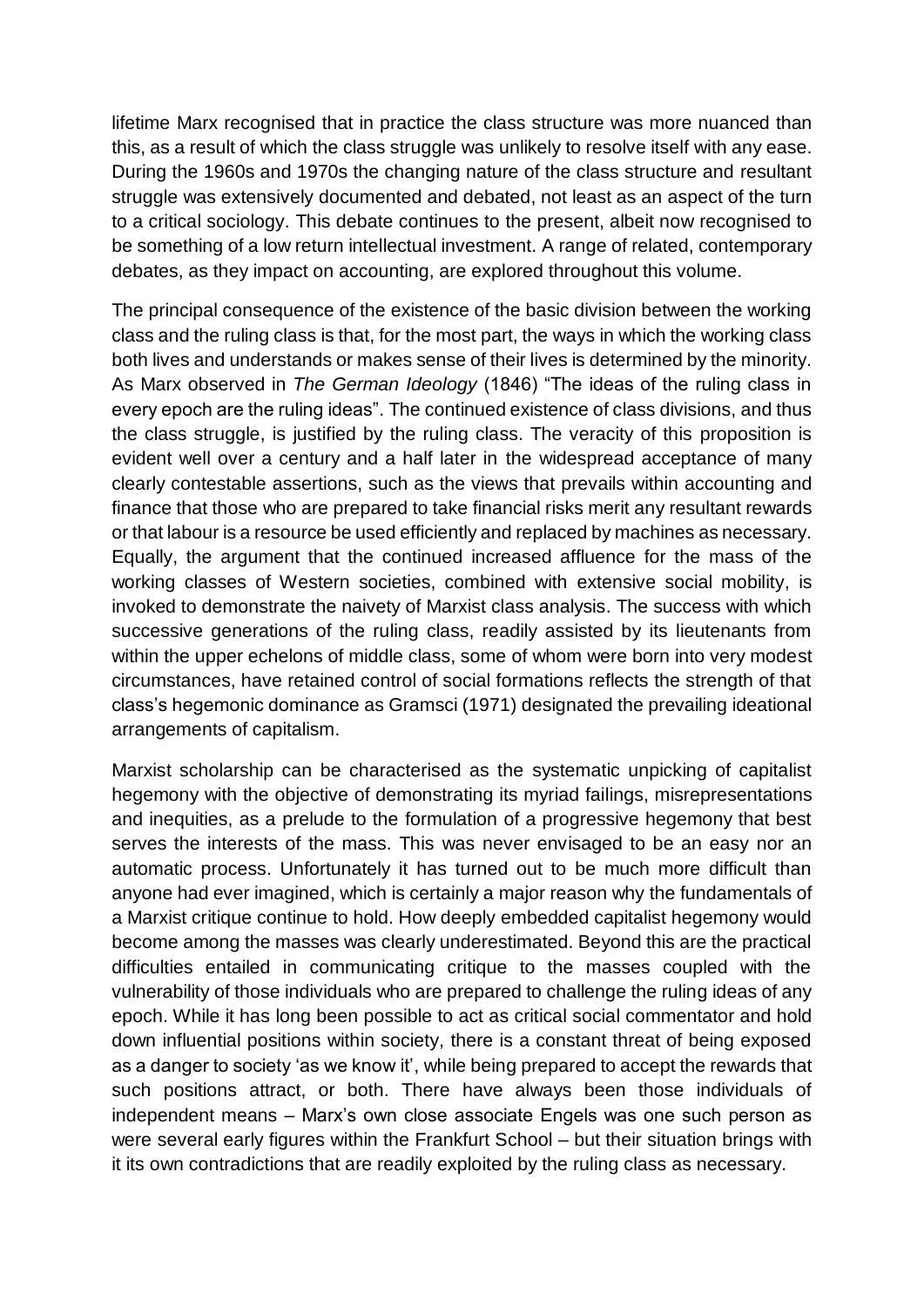In the context of accounting, the foregoing interpretation of what being critical entails, has translated into exploring and exposing how accounting theory and practice has become implicated within contemporary capitalist hegemony. While there had always been a small group of accounting academics who had sought to promote such an agenda, among whom Abe Briloff is probably the most famous, it was in the later 1970s that a step change in the critical scrutiny of accountancy occurred. At the time, an embryonic critical agenda was bundled together with concerns about the applicability of a positivist methodology for the study of the non-technical aspects of accounting. As a consequence, what subsequently became designated critical accounting was initially progressed as a constituent element of interdisciplinary accounting research, which in the early 1980s exhibited a preference for a generic interpretivist methodology (Roslender and Dillard, 2003). As noted at the outset, Burrell and Morgan's 1979 text was to prove of immense value here, not least by allowing interested researchers to quickly understand the options, including those designated radical structuralist, i.e., structural Marxism.

#### **4. An initial road map**

In their discussion of radical structuralism, Burrell and Morgan identify "three distinct lines of development" (p329). Bearing in mind the corpus of extant literature they sought to review, their categorisation is inevitably somewhat arbitrary. On balance, however, it was, and remains, useful for those encountering Marxist theories for the first time. The first line of development is identified with scholarly formulations of scientific Marxism, sometimes attributed more to Engels than Marx himself, and in large part the philosophy that underpinned the Soviet Union and similar social formations. Within this formulation both historical and dialectical materialism play a central role. An alternative designation is that of political economy, or more precisely the radical reinterpretation of that science in the hands of Marx. It is from this stream of literature that many of the fundamental elements of the lexicon of Marxism in general originate, which is hardly surprising as it was fashioned to demonstrate the pivotal role played within capitalist social formations by the class struggle.

The second line of development was much more contemporary and something of a challenge to the former orthodox Marxism. Burrell and Morgan designate this "Mediterranean Marxism", identifying its key proponents as Althusser and Coletti, both of whom produced nuanced theories of the capitalist social formation that remained true to a commitment to contribute to its demise but sought to address the inherent shortcomings of earlier predominantly economistic analyses. In so doing a younger generation of Marxist academics were also attempting to incorporate a number of insights from the increasingly popular Critical Theory tradition, with its more idealist emphases, into their thinking. Althusser's work, like that of many of his associates and followers, was marked by a high degree of abstractness deployed to provide detailed analyses of the dynamics of the capitalist social formation and its various constituent structures. Largely absent from such work was a reference to people (or subjects) who were instead portrayed as agents populating the structures which provided the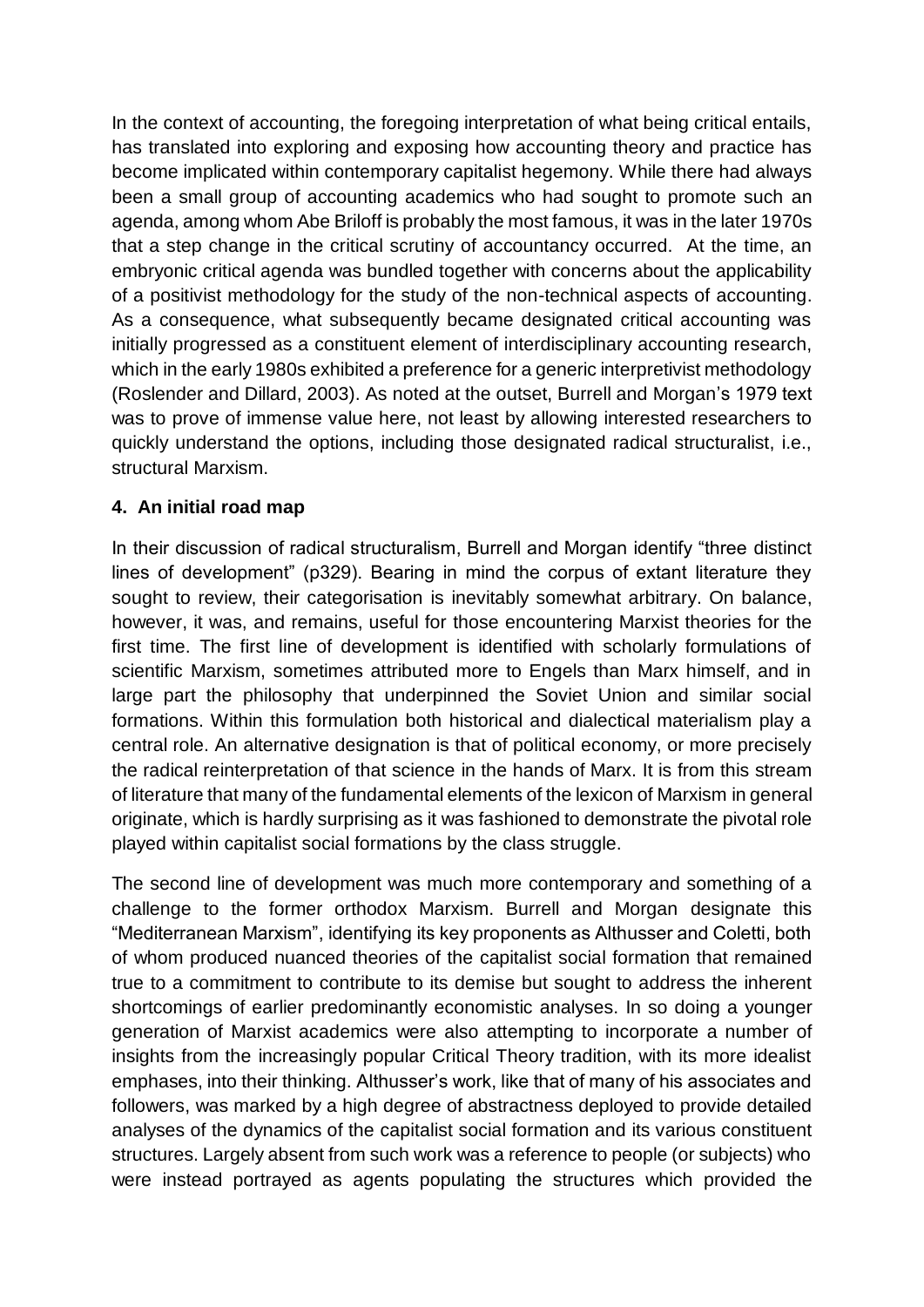principal focus for analysis. In this regard Mediterranean Marxism can be understood in part as a reaction to the subjectivist emphases that could be identified with the humanism of Critical Theory, together with its inherent historicism and idealism.

Conflict theory, the third subset of radical structuralism identified, predates the rise of Critical Theory and Mediterranean Marxism by a few years. One way to understand its place is as a first response by a younger generation of sociologists worried by the hitherto disguised conservatism of the dominant structural functional paradigm of the 1950s. No longer prepared to accept the explanations of their older colleagues, many younger sociologists found interesting ideas within the Marxist literature that allowed them to develop more challenging accounts of their societies. C Wright Mills was probably atypical in the sense of being a highly politicised commentator who systematically exposed the failings of his native United States. At the same time, in common with many of his contemporaries, he also derived many insights from the writings of Weber, which had the result of moderating the tone of their critiques and commentaries. Ultimately conflict sociology came to be regarded as an exemplar of an *un*critical sociology, which needed to be rejected in favour of a tradition more informed by the newly encountered Marxist writings identified as radical structuralism and radical humanism.

In chapter 11 of their text Burrell and Morgan identify Braverman's seminal 1974 study entitled *Labor and Monopoly Capital*, as an influential example of a radical structuralist contribution to the study of organisations. Few would disagree that Braverman significantly changed the way in which sociologists viewed work, almost overnight. Braverman sought to address an absence within Baran and Sweezy's 1966 political economy of monopoly capitalism, viewing work as a critical element of the capitalist mode of production that he designated the labour process. Braverman argued that throughout the twentieth century it is possible to recognise the progressive deskilling of work, as a result of which the majority of employees are unable to derive much satisfaction from their employments. As well as providing a rationale for reducing the wages of employees, this process is designed to ensure that control of the workers largely resides with those in managerial positions, via the systematic divorce of conception from execution. This is asserted to be the principal objective of the degradation of work in the twentieth century, the subtitle of Braverman's text. In his view the spread of the labour process to white collar jobs is already well underway, while the passage of time necessitates its continued extension to more and more providers of mental as opposed to manual labour. In this way, Braverman's thesis complements the writings on the new working class that had emanated from French Marxist industrial sociologists during the 1960s (e.g., Mallet, 1963; Gorz, 1964), as well as the subsequent theoretical analyses of the contemporary class structure advanced by Poulantzas (1973) and Carchedi (1977).

Irrespective of its many, inevitable, shortcomings, to some extent mitigated by the ambition that underpinned the production of the text itself, Burrell and Morgan offered those interested in employing radical or Marxist perspectives in their studies of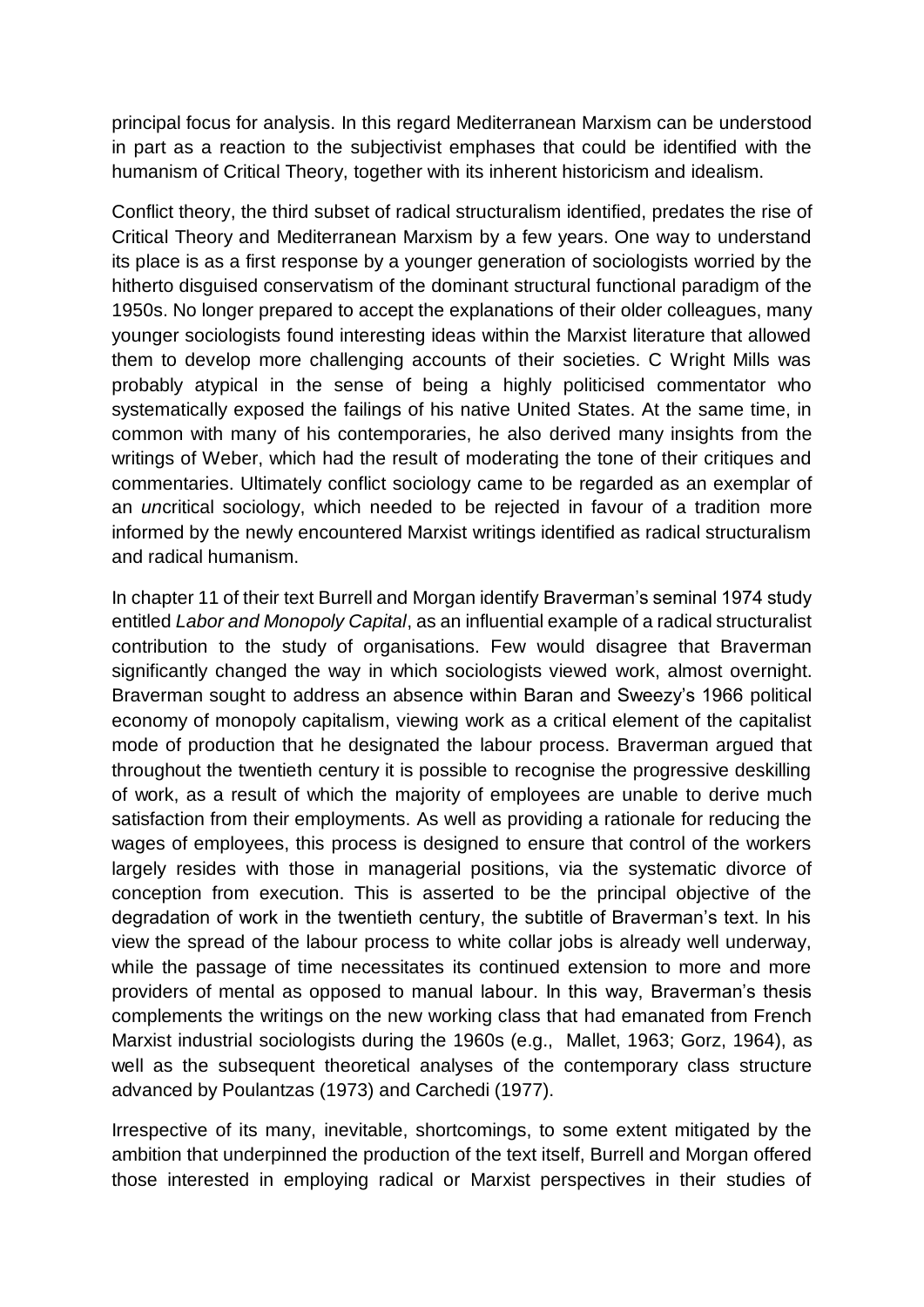accounting theory and practice a highly valuable foundation on which to build. Without it, it is difficult to imagine that a generic critical accounting project, as this is characterised above, would have become so dominant among the interdisciplinary accounting research community by later 1980s. The following pages seek to document this rise to dominance.

### **5. Encountering political economy**

The origins of critical accounting research, as it was to evolve during the 1980s, lie with an initially small group of UK accounting academics, who viewed the University of Sheffield as their intellectual home. In retrospect, an early contribution from Lowe and Tinker published in 1977 can be identified as heralding the arrival of a putative Marxist perspective on the theory and practice of accounting. After several years of exploration of the interface between accounting and organisations and society, which inevitably resulted in an increasing encounter with (critical) sociology, Lowe and Tinker's paper identifies the urgent need to begin to explore and expose the ideological nature of much accounting and those who practice it. For them the prevailing methodology of accounting is characterised by an "ideological "blindness"" based in an acceptance of the philosophy of pluralism. What is now required is a process of intellectual emancipation, the objective of which will be the construction of a more socially progressive accounting praxis.

A little over two years later Tinker published a paper in which political economy is argued to promise the means to the latter praxis. Although Tinker talks of "classical" political economy, while omitting any reference to Marx, at various points in the paper the alternative analysis that political economy fashions is readily recognisable as being extensively infused with the terminology of Marxist theory. The power of a political economy perspective is demonstrated in the Delco case study that provides the centrepiece of the paper, as an empirical illustration of the Cambridge Controversies alluded to in the paper's title (Tinker, 1980). In the accompanying commentary, Cooper (1980) initially invites Tinker to be more expansive in his critique of marginalist economics and to provide further evidence in relation to the Delco case study. Having done so, he returns the focus to the 'accounting as ideology' theme asserted in Lowe and Tinker (1977). In Cooper's view:

"Accounting may be viewed as a means of sustaining and legitimizing the current social, economic and political arrangements. This view treats accounting as a form of ideology [false consciousness]; although accounting prescriptions may suggest the need for changes at the margin, the basic structure of the status quo is regarded as desirable". (Cooper, 1980: 164).

The remainder of Cooper's commentary is a plea for more of his (and Tinker's) accounting academic colleagues to focus their research endeavours towards questioning what has traditionally been taken for granted, including the neo-classical marginalist economic foundations of accounting, as a crucial prerequisite of any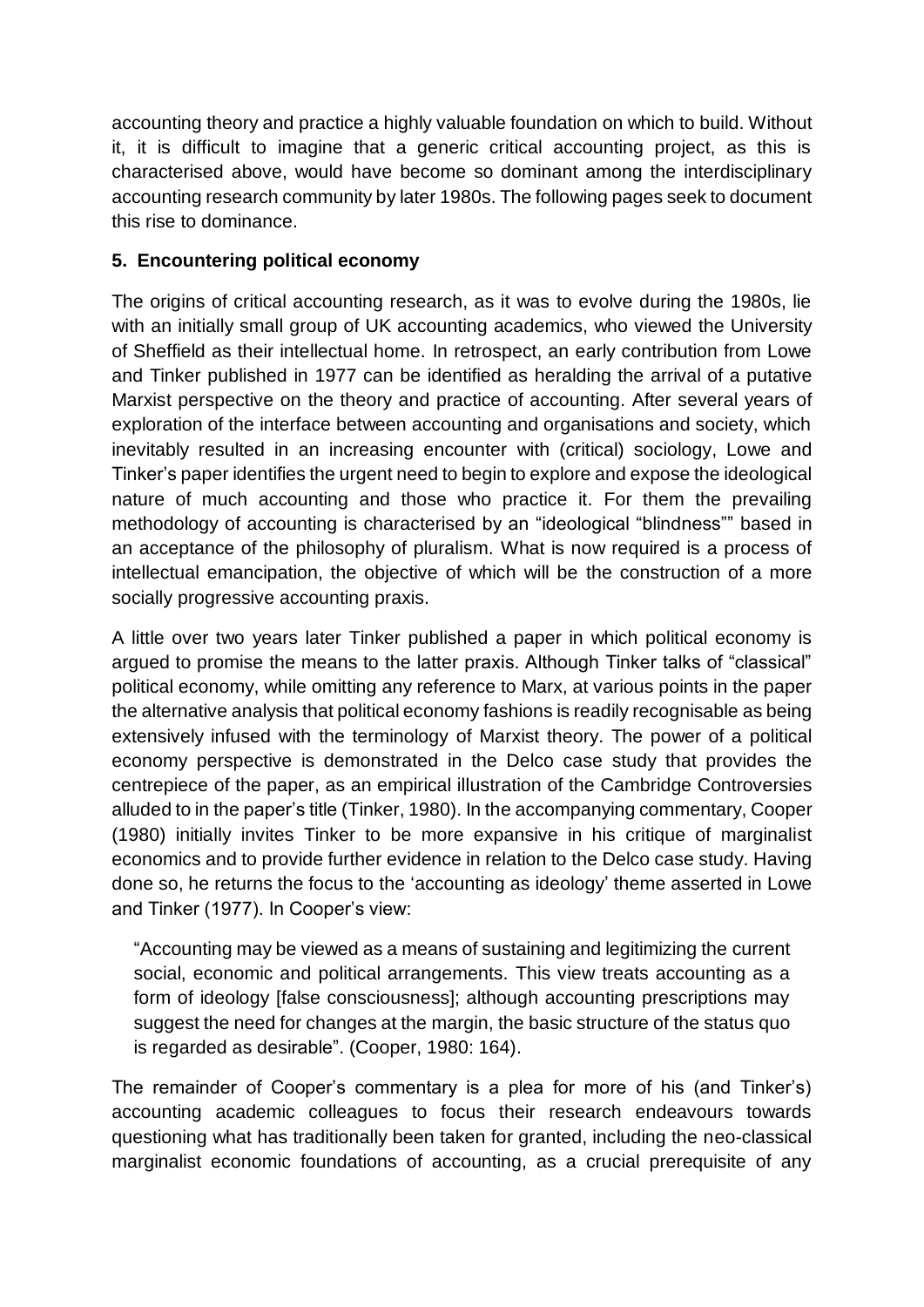broader critical accounting project. In the absence of such an endeavour, accounting is destined to remain an ideologically informed practice and those who pursue it ideologists, to the detriment of the mass of society.

The next contribution to the case for embracing a political economy of accounting perspective comes in a third paper published by Tinker, co-authored with Merino and Neimark, which explores the disguised normative origins of value-free positive theories (Tinker, Merino and Neimark*,* 1982). Although it was possible to identify growing support for a more social scientifically informed accounting research tradition in the guise of interdisciplinary accounting (Roslender and Dillard, 2003; Roslender, 2015), by the early 1980s positive accounting theory was rapidly emerging as the dominant paradigm, particularly in North America (Watts and Zimmerman, 1986). What better target to choose to demonstrate the need to pursue a more critical perspective? In a closely argued contribution that reprises elements of Tinker's earlier critique of marginalism, Tinker *et al* identifies the conservative underpinnings of positive accounting theory, its resultant ideological attributes and (ironic) normative inclinations (see also Christenson's (1983) mainstream critique of positive accounting). By contrast, Cooper (1983) elects to broaden out the scope of any critical accounting perspective, by drawing attention to insights provided in Burrell and Morgan's (1979) study of the contribution of contemporary sociological analysis to progressing organisational analysis. In doing so he demonstrates the limitations of the wellintentioned importation of sociological and related insights into recent research, essentially the interpretivist turn, and particularly their inability to break free from the constraints of the sociology of regulation as identified by Burrell and Morgan.

Together with Sherer, in 1984 Cooper documents the superior merits of a political economy approach, over private value and social value approaches, for the study of accounting within the economic, social and political environment in which it is practised, initially identifying it with Tinker (1980) along with Burchell, Clubb, Hopwood, Hughes and Nahapiet (1980). After identifying the principal characteristics of a political economy approach, Cooper and Sherer discuss the three "imperatives" of such an approach. The first of these is to be "explicitly normative", which they identify as entailing the rejection of traditional pretensions of value neutrality. Having embraced the precepts of Marxist political economy it is simply inappropriate to then proclaim objectivity – instead as an engaged researcher it is necessary to make your values (political position) evident. The second imperative is to be "descriptive". A seemingly unfortunate choice of terminology is reinforced as Cooper and Sherer admit some sympathy for calls to develop a "positive" approach to accounting research, as in the case of Watts and Zimmerman (1978). However, they quickly provide the necessary corrective by means of a reference to the study of accounting in action:

"Such studies would attempt to describe and interpret the behaviour of accounting and accountants in the context of the institutions, social and political structures and cultural values of the society in which they are historically located". (Cooper and Sherer, 1984: 221).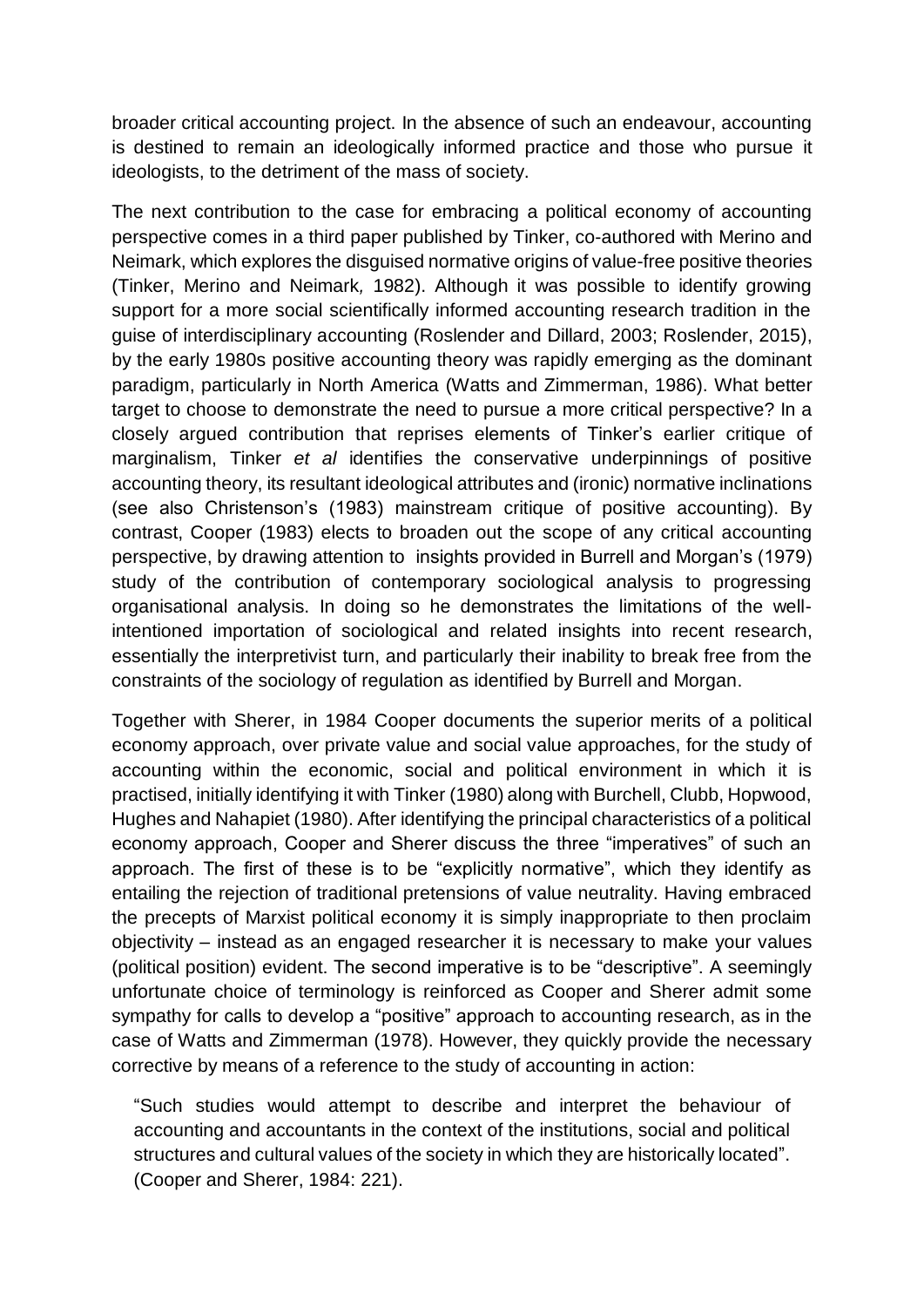The third imperative is to be "critical", which for Cooper and Sherer entails actively seeking to demonstrate the unsavoury, inequitable, contestable form that accounting theory and practice currently assumes. Coupled with this is the challenge to fashion not only alternative understandings of accounting but to strive to develop alternative accounting practices that are more aligned with a differently structured society. Or put simply, being critical when pursuing accounting research seeks to promote the construction of a better society rather than simply better accounting practice.

It is possible to identify three contributions from 1985 that capture the progress the critical accounting project had made during the previous five years. Tinker's *Paper Prophets: A Social Critique of Accounting* is the first critical accounting monograph, combining a more refined statement of the precepts of the political economy perspective on accounting with a range of empirical materials that communicate the reasons why it is necessary to embrace a radical critical perspective on accounting in action. In parallel, Berry, Capps, Cooper, Ferguson, Hopper and Lowe's 1985 seminal case study of the changing nature of the management control system within the UK coal industry, instigated at the behest of a right wing Conservative government committed to dismantling the power of the working class and its trade unions, affirms the promise of a critical perspective previously identified by two of its co-authors, Lowe and Cooper (see also Hopper, Cooper, Lowe, Capps and Mouritsen,1986; Berry 1988; Capps. Hopper, Mouritsen Cooper and Lowe*,* 1989). A third paper, by Ogden and Bougen (1985), provides a radical perspective on the continuing debate surrounding the disclosure of accounting information to trade unions. The authors frame their paper in terms of the continuing conflict between capital and labour, deploying Braverman's 1974 thesis on the progressive deskilling of labour as a means of securing control of the workplace. These structural processes ensure that any accounting information that management elects to disclose to trade unions is, by definition, ideologically biased against labour and thereby designed to reproduce the prevailing social organisation of work that characterises the capitalist social formation.

#### **6. Exploring the labour process perspective (and beyond)**

Many of the still embryonic critical accounting research fraternity came together at the first Interdisciplinary Perspectives on Accounting (IPA) conference, held in Manchester in July 1985. A paper presented at this conference by Hopper, Storey and Willmott, and subsequently published in 1987 in *Accounting, Organizations and Society (AOS),* commends the adoption of a labour process perspective in the study of accounting practice (Hopper *et al,* 1987). The labour process perspective is identified as an alternative to both conventional (functionalist) and naturalistic perspectives. Its relationship with a political economy perspective is not discussed, although it is clear that the two perspectives are recognised to share similar origins and emphases. The labour process perspective, after Braverman, places a significant focus on work and the organisation as the context for work, as a consequence of which Hopper *et al.* are readily able to establish the link between the labour process perspective and management accounting research (as in the table on page 446). In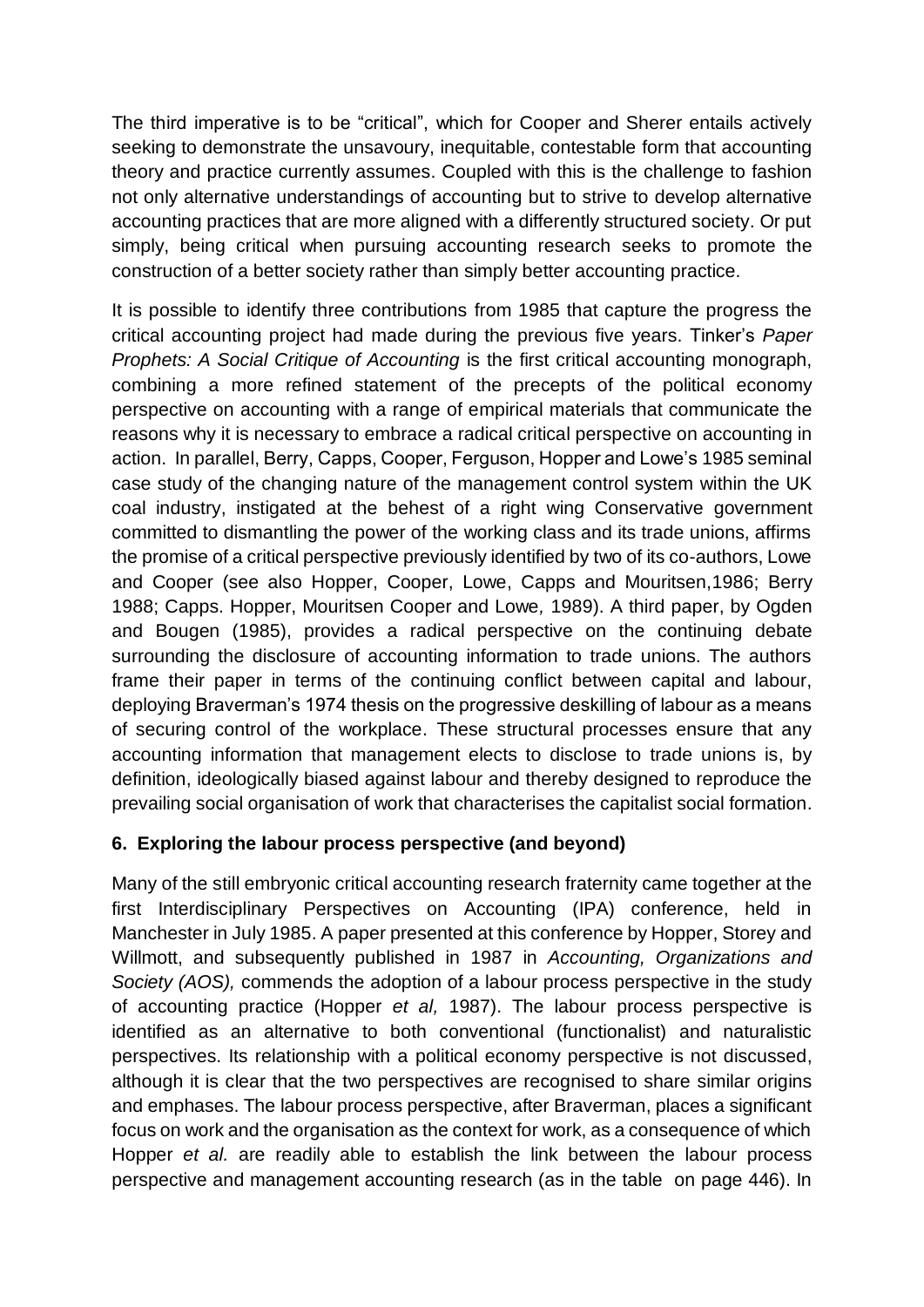this regard, and in retrospect, it becomes possible to view the labour process perspective, within its organisational focus, as complementing the more societyoriented political economy perspective.

A second paper presented at the conference reinforces the case for embracing labour process thinking. Armstrong, an industrial sociologist, utilises a number of elements of the labour process literature to underpin an exploration of the rise (and persistence) of accounting controls within British companies (Armstrong, 1987). The increasing credibility accorded the audit profession from the mid-nineteenth century resulted in the broader accounting profession being in a position to install its own preferred modes of internal control within enterprises following the First World War. Although these largely originated in the management accounting sub-discipline, they were successfully mastered and implemented by those traditionally more familiar with financial accounting and reporting. Thereafter the profession was well positioned to persuade shareholders of the superiority of its prospectus of control technologies, and thereby ensuring a continuing pre-eminence within British management hierarchies (see also Armstrong, 1984, 1985, 1986). Armstrong (1989) documents the ways in which the operation of a direct labour reporting system in a small footwear factory, with a predominantly female workforce, is made to serve the interests of senior management at the expense of both shopfloor workers and their own supervisors. Consistent with the precepts of labour process theory, as previously rehearsed in Hopper *et al* (1987), Armstrong highlights how senior management successfully delegate blame for excessive expenditure on labour costs to their subordinates as result of the manner in which they have elected construct the local accounting control system.

Knights and Collinson's IPA paper, published in 1987 alongside those of Hopper *et al*  and Armstrong, reinforces the case for exploring what a labour process perspective has to offer critical accounting researchers. It differs significantly from the other two contributions, however, commending a variant of "post-Braverman labour process literature" that seeks to extend its fundamental theoretical framework by incorporating elements of Foucault's power-knowledge perspective, providing a way of seeing that is particularly valuable in understanding how accounting can readily be deployed in disciplining the shopfloor. Knights and Collinson were not alone in representing Foucault as sharing the radical inclinations associated with both political economy and labour process theory, as well as Critical Theory. Chua (1986) famously affirms this position in her highly influential paper in *The Accounting Review*. Conversely, early Foucault-informed papers including Burchell, Clubb and Hopwood (1985), Loft (1986) and Miller and O'Leary (1987) were recognisable as being less radically oriented, and in retrospect provided a perceptive understanding of Foucault's broader contribution to the interdisciplinary perspectives on accounting research tradition, as opposed to critical accounting research (Roslender and Dillard, 2003).

A further cluster of papers published in the mid-1980s introduced prospective critical accounting researchers to a broader Marxist literature. Neimark and Tinker (1986)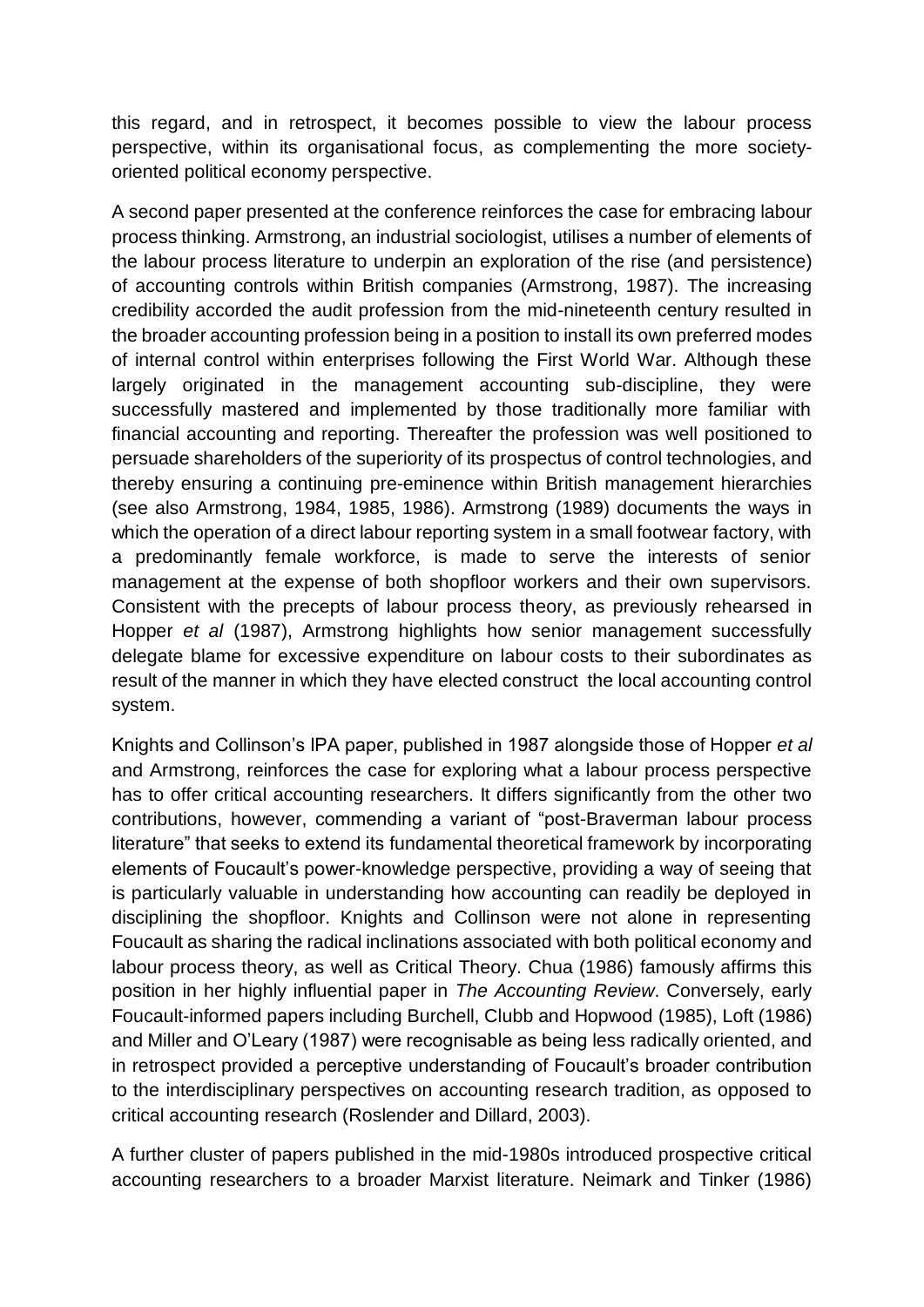drew on key contributions from a range of Marxist writers, including Baran and Sweezy, Habermas, Mandel and Ollman, to develop a dialectical approach to management control. The following year they published a political economy based study of female exploitation in the context of General Motors' annual reporting practices in the six decades to 1976 (Tinker and Neimark, 1987). In parallel Lehman and Tinker (1987) advances a provocative thesis on the ideological underpinnings, and thus conditions and consequences, of a range of accounting and kindred outputs. A further literature is embraced, including contributions from influential Marxist writers such as Adorno, Althusser, Gramsci and Stuart Hall, alongside post-Marxists such as Barthes, Derrida and Laclau. Several of Gramsci's insights are also explored in Richardson (1987), which provides a concise comparison of the different ways in which the structural-functionalist, social constructionist and hegemonic perspectives view legitimation. For Richardson, the identification of accounting as a legitimating institution constitutes one of the key insights to be found in the extant critical accounting literature.

Confirmation of the breadth and robustness of the theoretical underpinnings of the rapidly evolving critical accounting literature was evident in the collection of papers, published in 1990 as *Critical Accounts: Reorientating Accounting Research,* most of which were presented at IPA 1985, and edited by Cooper and Hopper. Contributions informed by structural Marxist writing are much in evidence, alongside others that draw on the work of Foucault, Giddens and Habermas. In the final section of the collection, several papers explore the place of the accounting profession within the class structure as it manifests itself within capitalist corporations, an issue that had been left largely implicit during much of the previous decade despite falling within the ambit of both political economy and labour process theory. Roslender (1990), drawing on a number of structural Marxist accounts of the evolving class structure of late capitalism, offers a further range of insights on the subject, which in turn are scrutinised in Hopper's accompanying reply (Hopper, 1990).

#### **7. The end of an era**

Throughout the 1980s *AOS* had been by far the principal outlet for critical accounting work. With the benefit of hindsight, however, it possible to see that as the decade drew to close critical accounting contributions, as these have been identified in the previous pages, became much less evident in the journal. During 1988 only Tinker's review of Panglossian accounting theories sought to continue in the critical genre, with Richardson (1989) performing the same service the following year. In 1990 there was to be no return to prior practice, although in 1991 there were indications that normal service might be being resumed. In the first issue, Armstrong (1991) develops a provocative reinterpretation of the agency problematic beloved of functionalist (positivist) accounting researchers. Using a conceptual framework that draws extensively on previous contributions from both political economy and labour process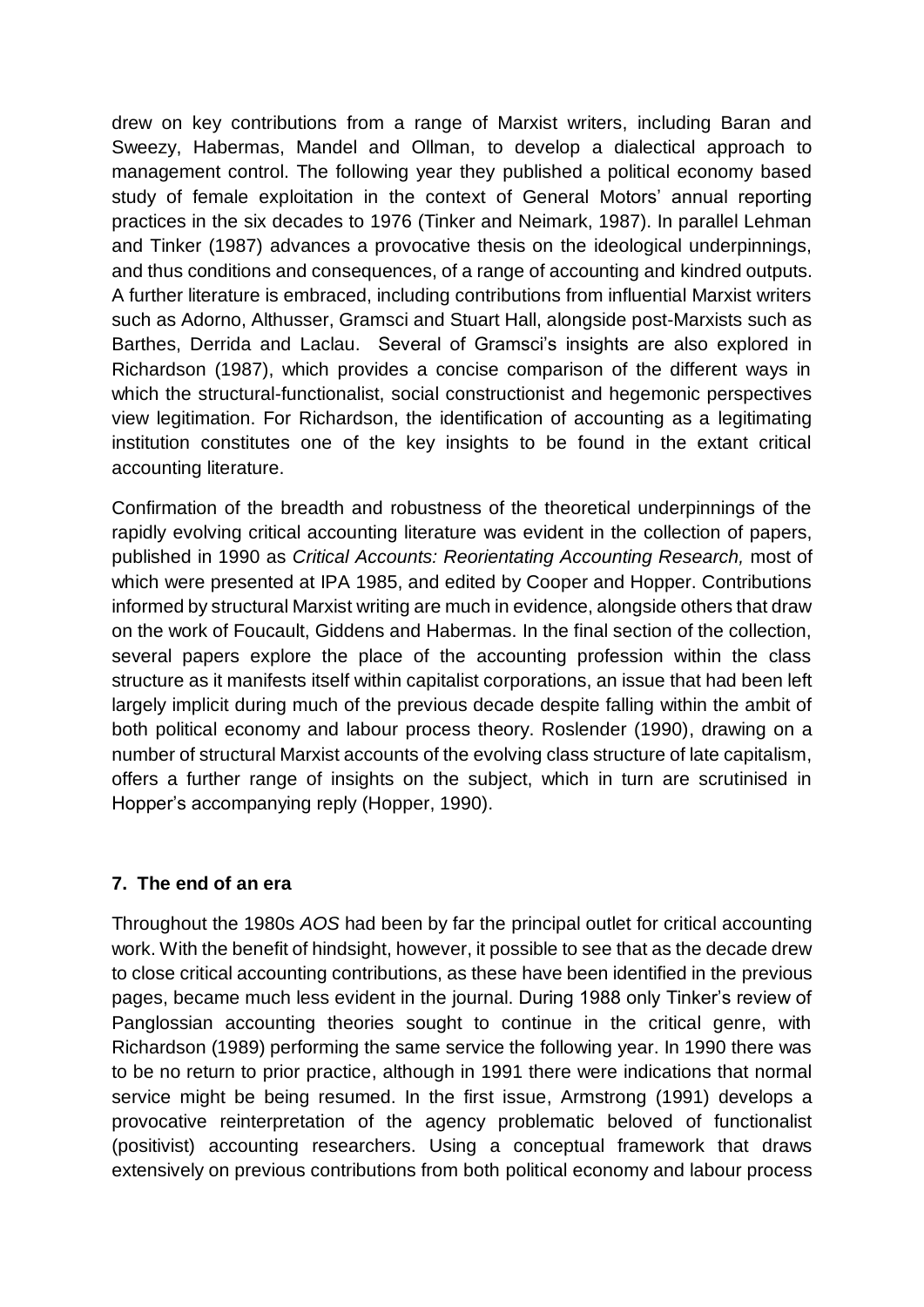perspectives, Armstrong presents a detailed analysis that demonstrates that the generic problem of agency is the result of the contradictions embedded within the capitalist agency relationship itself, which in turn ensure that such problems cannot ever be resolved within capitalist society. In an earlier paper Armstrong (1989) had argued that it is these contradictions that result in both the installation of monitoring within the ranks of managerial employees and the pursuit of deskilling wherever feasible, telling insights that cannot be had from simply conceptualising managerial work as a(nother) labour process.

The 1991 double issue five/six was devoted to a collection of papers initially presented at IPA 1988, now badged as "The new accounting history" (Miller, Hopper and Laughlin 1991). Included is a paper jointly written by the two principal stalwarts of the labour process perspective, Hopper and Armstrong (1991), who take as their subject matter the continued reconstruction of cost accounting as a means to retain control of labour within organisations. The paper provides an alternative analysis of the history of management accounting to that presented in Johnson and Kaplan's seminal 1987 study of that discipline's fortunes. In so doing, Hopper and Armstrong consistently emphasise the need to develop accounting technologies that promise to deliver the continued control of labour within the corporation, suggesting that the new management accounting technologies that commentators like Johnson and Kaplan urge the profession to develop will inevitably be shaped by similar imperatives. Central to Hopper and Armstrong's thesis is the way in which the pursuit of increased efficiencies within the labour process disguises the resultant increased effort levels on the part of labour within the evolving control process. Wardell and Weisenfeld (1991) provides a range of historical details pertinent to Hopper and Armstrong's arguments from a broadly labour process perspective after Buroway, Edwards and Littler, as well as Braverman. By contrast, a second paper in the new accounting history collection (Bryer, 1991) employs Cooper and Sherer's political economy of accounting approach to frame a study of the questionable role of accounting within the UK "railway mania" episode of 1845.

In the year's final issue, Moore (1991) presents a powerful challenge to critical and radical accounting researchers. A student of neither discipline, rather a literary theorist, Moore reviews and critiques a decade of critical accounting scholarship invoking the progress identified with Critical Legal Studies, which for Moore only predates critical accounting by only several years, as a benchmark. In the course of the paper Moore offers a range of interesting observations, each of which clearly merits detailed scrutiny. He is unimpressed by critical accounting's lack of a radical presence within both the discipline and its complementary practices, something that he believes threatens to undermine its future prospects, suggesting that it promises to become "an interesting sidelight, but never a rich alternative, to the state of affairs in accounting today" (p770). What is particularly noticeable in Moore's review of the extant literature of critical accounting is that it appears skewed towards contributions that do not fit the structural Marxist designation but instead privilege postmodern and post-structuralist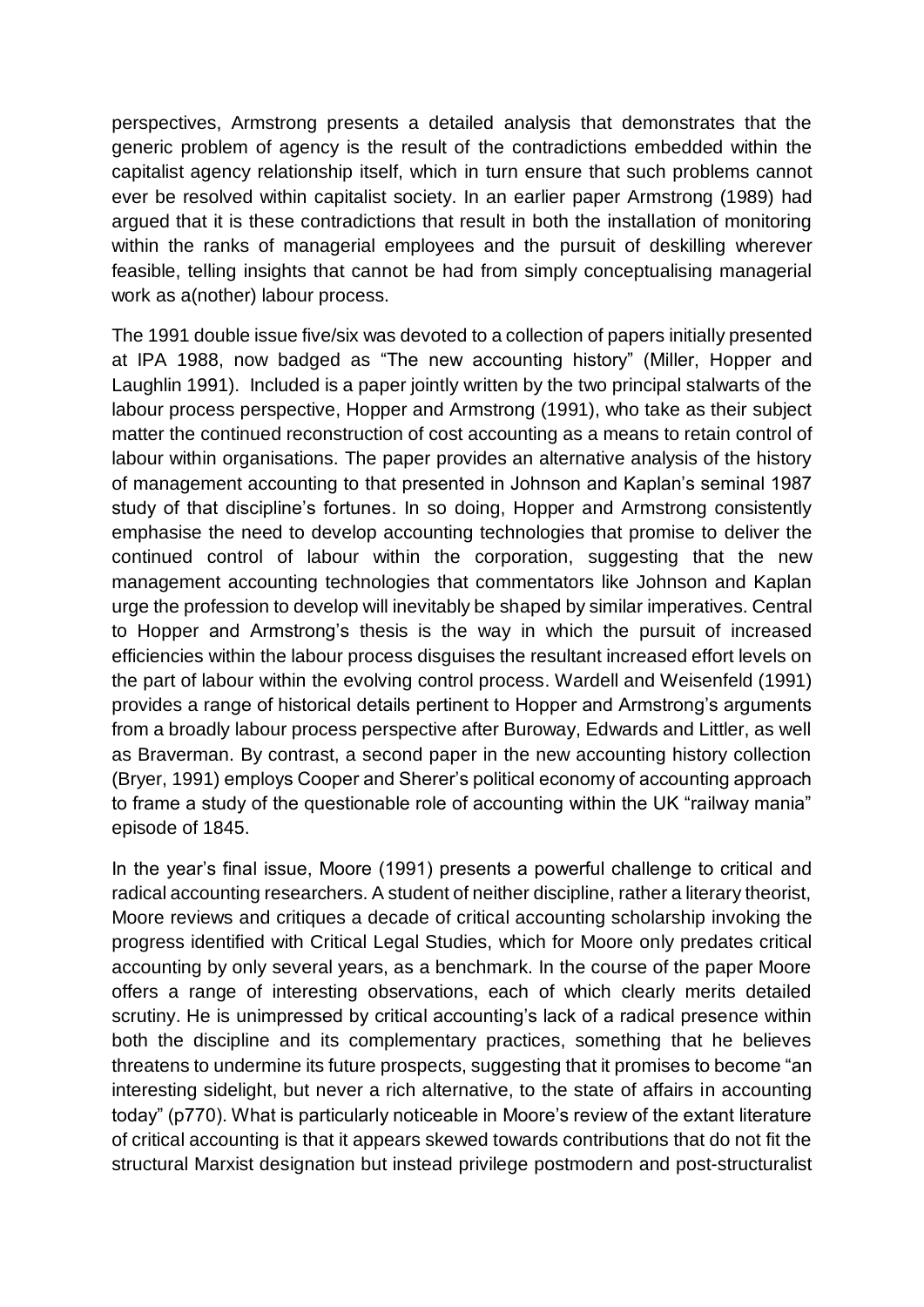thinking. Moore himself is at home with such work but nevertheless seems to appreciate that this may also have the consequence of compromising the fashioning of a genuinely radical critical accounting project.

The latter genre of contributions was by now increasingly more visible within the pages of *AOS*, a trend that has continued to the present. At the same time, contributions underpinned by structural Marxism become less evident within the journal, although never disappearing completely even to the present day. Between 1992 and 1995 arguably only a single paper extended the portfolio of structural Marxist thinking within accounting, Arnold and Hammond's study of the ideological role that accounting and social disclosure played in the debates about South African divestment activities in the United States during the previous two decades (Arnold and Hammond, 1994). Unsurprisingly, the specific focus on ideology is more consistent with a political economy perspective than labour process thinking. At the same time the emphases evident throughout the paper readily distinguish this appropriation of the concept of ideology from those associated with its use by critical accounting researchers working within the Critical Theory tradition, which by this time had begun to significantly outstrip structural Marxist contributions.

### **8. The emergence of** *Critical Perspectives on Accounting*

The establishment of a new journal, *Critical Perspectives on Accounting* (*CPA),* in 1990 meant that critical accountants now had a further highly credible vehicle for publishing their work. *CPA* provided a space in which there would be significantly less competition for visibility with contributions underpinned by the increasingly ascendant postmodern and post-structural perspectives, although such work was never to be proscribed within its pages. *Advances in Public Interest Accounting* had previously published two collections of critical work in 1986 and 1987, in the more liberal US tradition of 'public interest accounting'. From the outset, the *Accounting, Auditing and Accountability Journal,* founded in 1988, indicated a willingness to contribute to the spread of critical perspectives, albeit as one constituent of a broad range accounting studies portfolio.

Jointly edited by Cooper and Tinker, *CPA* immediately became *the* critical accounting journal, the place where 'new' critical/radical thinking underpinned by the philosophy of praxis, be it theoretical or empirical in emphasis, was to be made accessible to the accounting research community. At the same time, *CPA* was something of an anachronism, committed to pursuing a pathway that was arguably more fashionable fifteen years earlier. In this respect, *AOS* was much more a la mode with its growing emphasis on postcritical contributions. For these reasons, the pages of *CPA* were the place where structural Marxist writing was more likely to flourish, which they did alongside many other different ways of seeing, including Critical Theory together with some that had previously been embraced by contributors to *Advances in Public Interest Accounting*.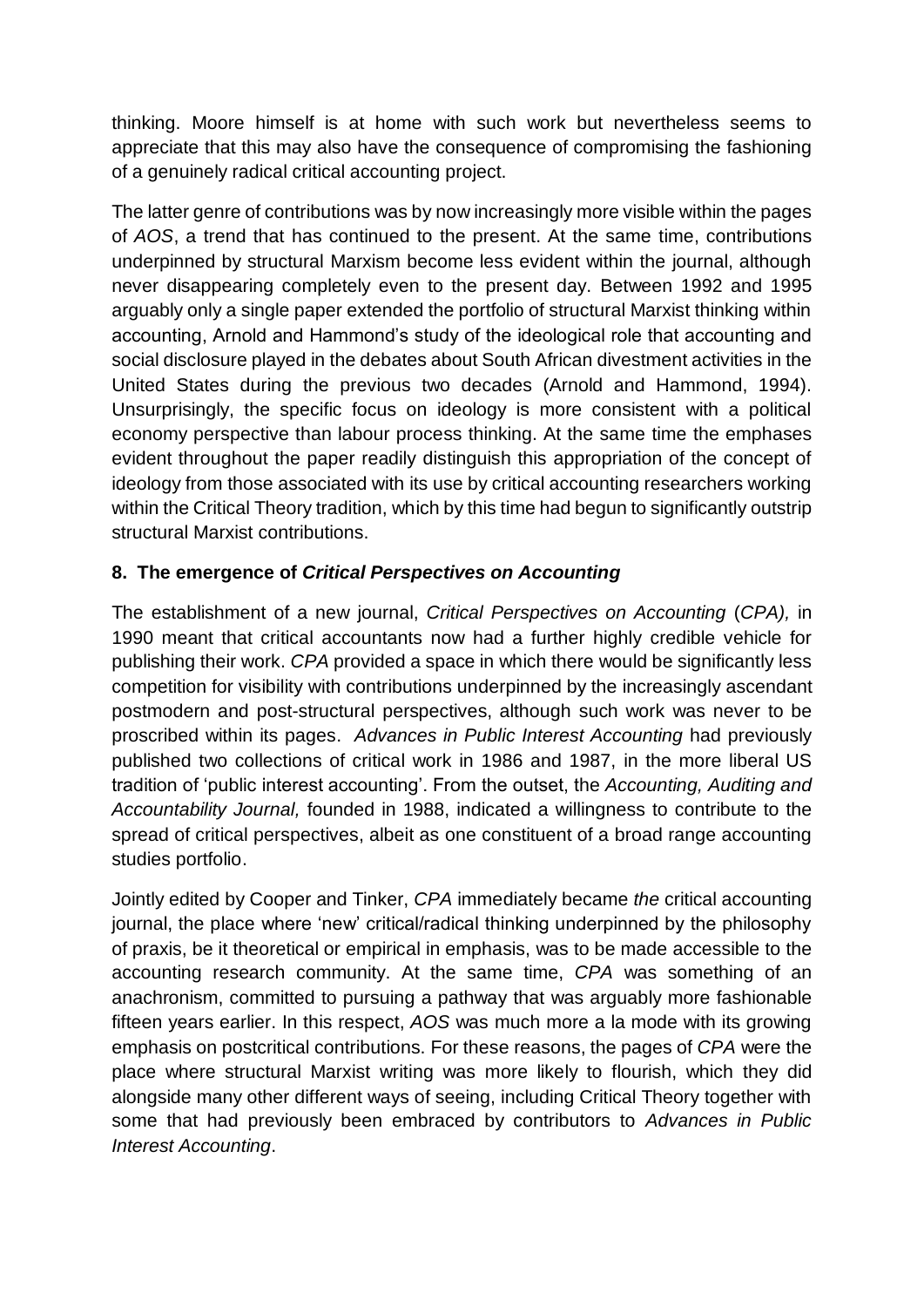The inaugural issue includes Neimark's 1990 provocative assault on the critical credentials of the growing corpus of contributions to the critical accounting canon informed by postmodern philosophy. Those reliant on the work of Foucault are subjected to particular attention, although it is evident that several further 'popular' postmodern thinkers are viewed by Neimark as offering a similar contestable genre of 'critical' insights. It is not that postmodern philosophy lacks any capacity to provide incisive commentaries on the theory and practice of accounting and much beyond. Neimark recognises that they have played their part in demystifying the social world alongside Marxist thinking during the previous quarter of a century. The issue is whether postmodern philosophy (and by extension post-structuralism) seeks to realise the intentions of the philosophy of praxis as that is understood within Marxist thought, and which had come increasingly to the fore in the previous decade of critical accounting work, whether informed by structural Marxism or by Critical Theory. Neimark concludes her paper with the powerful reminder that:

"But as Marx noted long ago, the role of philosophy is not to describe the world but to change it. And the aspirations of critical accountants should be no less." (Neimark, 1990: 110).

Inevitably, several years later *CPA* devoted a special issue to "Accounting and Praxis: Marx after Foucault", in which Grey (1994) and Hoskin (1994) offer highly nuanced responses to Neimark's critique. These are designed to promote a healthy rapprochement between the two now dominant standpoints within critical accounting, something also evident in Armstrong's 1994 paper. Given Armstrong's labour process theory credentials, it is no surprise that, on balance, he reasserts the primacy of the Marxist over Foucauldian thinking for the critical accounting project. Neimark (1994) is accorded the final say, at least for the moment. In essence she elaborates on her previous conclusion, that irrespective of the considerable merits of Foucauldian and kindred accounting research oeuvres, the purposeful decoupling of theory from practice that is widely evident therein is not consistent with critical accounting praxis as Neimark understands and commends it. The ironic acknowledgement about being "a Material Girl", is further reaffirmation that it is Marxist theory, and within it structural Marxism, that promises the most purchase on the challenge of understanding the topography of late twentieth century capitalism (and within it accounting) with the expressed intent to seek to change in an effort to make it serve the interests of majority rather than those of the minority.

In retrospect, it is possible to see that during the 1980s most of the key elements of structural Marxism were set out by its principal accounting advocates in the papers reviewed in the previous pages. As a consequence, the pages of *CPA* were largely taken up by contributions that sought to employ these ideas in fashioning critical accounts rather than rehearsing the detail of relatively obscure Marxist theoreticians. Such an observation might feasibly be levelled at some of those more attracted to postmodern and post-structural thinking at this time, however. Occasionally a paper would appear that, intentionally or otherwise, served to remind readers of the legacy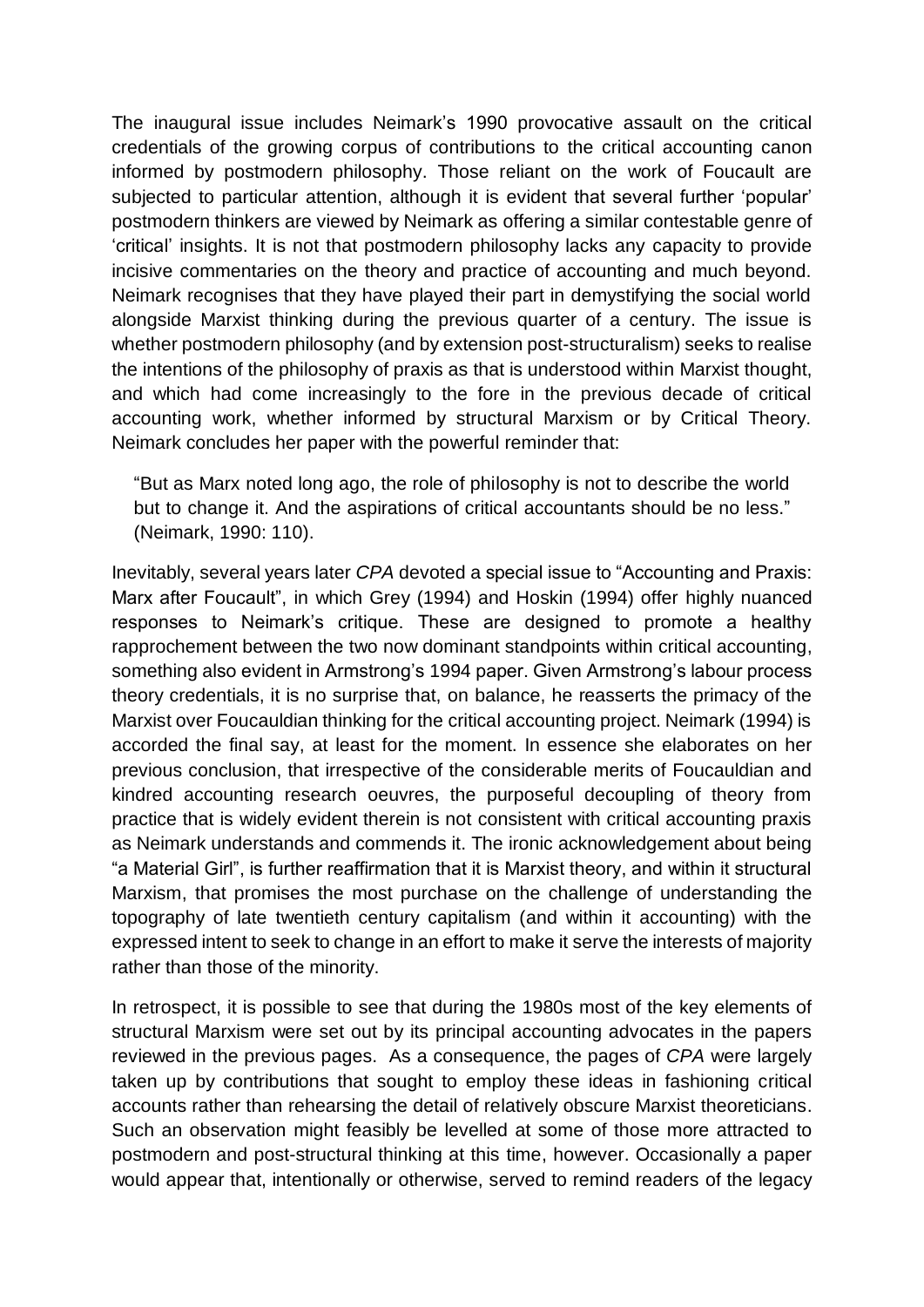provided by structural Marxism. Neu (1992) sets out the case for using a political economy approach to provide a further set of insights on the functionality or otherwise of the regulatory process underpinning new stock issues. By framing his case study of PETCO in this manner, Neu is able to document the manner in which the prevailing arrangements for new stock issues may privilege the interests of owner-managers at the expense of the broader pool of potential investors, thereby posing questions about the taken for granted notion of market efficiency. Hooks and Moon (1993) also embrace a political economy perspective in their study of the evolution of the Management Discussion and Analysis extension to the corporate reporting approach. In so doing they document the continuing conflicts and tensions that exist between the various participants within this particular regulatory space, concluding that the interests of the corporations seem to prevail both directly and as a consequence of the regulatory agencies themselves representing the public interest in ways that reinforce the power of the corporations.

A new pathway within the generic political economy of accounting perspective is evident in the *CPA* paper by Williams, Haslam, Cutler, Johal and Willis (1994a). Their approach is characterised by the derivation of an alternative set of accounting information emphasising the crucial contribution that labour continues to make to the global capital accumulation process (see also Williams *et al,* 1994b, 1995). Williams *et al.* take issue with Johnson's view that the key to restoring US competitiveness lies with the widespread adoption of Total Quality Management rather than a reformed managerial accounting discipline, as commended in his seminal 1987 critique coauthored with Kaplan, subsequently the leading figure in the fashioning of the new management accounting (Johnson, 1992, 1994). For Williams *et al.* narratives of this sort serve to disguise an increasingly global economic reality in which competitiveness continues to be accomplished by means of the payment of low wages and the successful exploitation of labour, using recent comparative data from the car industry to document their argument. Three years later Shaoul (1997) employs a variation of Williams *et al*'s approach to provide a compelling alternative, critical financial analysis of the economic performance of the recently privatised water industry in England and Wales (see also Shaoul, 1998).

Yuthas and Tinker (1994) also take issue with Johnson's "relevance regained" arguments, identifying a range of crucial silences within it: the growth of cheap imported labour within the US; ever cheaper sources of labour in the Pacific Rim and former communist countries; the rapidly evolving global capital market; and the fashioning of readily portable production technologies. They conclude by suggesting that Johnson (and Kaplan) provides the Clinton administration with the same means to disguise the fundamental contradictions that characterise late capitalism that Jensen and Meckling gifted the earlier Reagan, Bush and Thatcher administrations. The challenge to critical accounting research is to ensure that the systematic demystification of these economic contradictions continues to expand.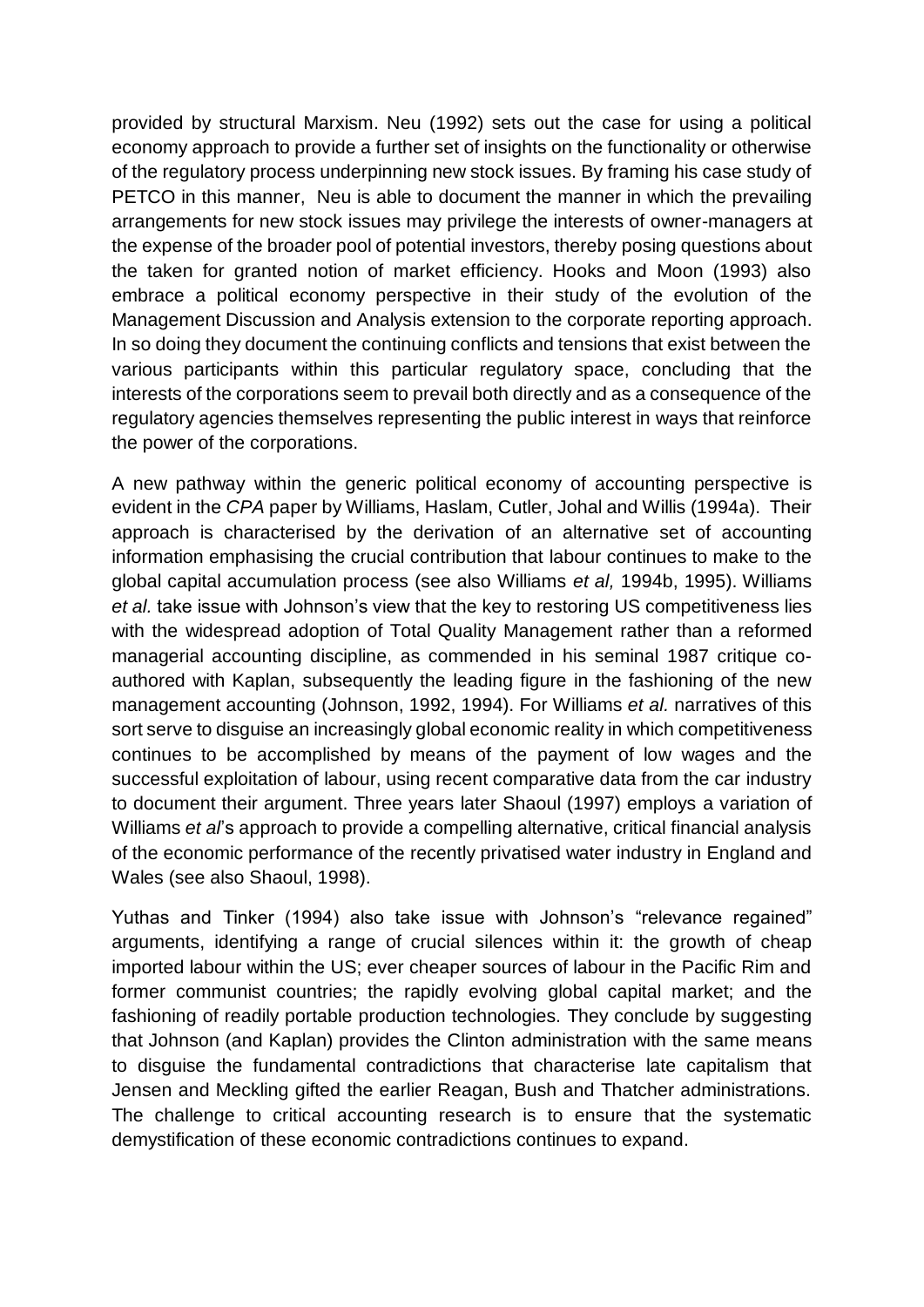Despite being introduced to critical accounting researchers in the later 1980s, the value of Gramsci's work to developing a critical perspective on accounting was explored in only a relatively limited way in the following years. This lacuna was partially addressed in Cooper's 1995 case study of the power struggle that had occurred in the UK National Union of Journalists. Gramsci's concept of hegemony (or hegemonic control) is commended for its capacity to transcend the base/superstructure distinction within Marxist theory, drawing attention to the existence of a dialectical relationship between them. This relationship results in accounting as ideology impacting on the base or economic foundations of society that simultaneously impact upon accounting, thereby contributing to the reproduction of the status quo, *inter alia* the persistence of a state that seeks to perpetuate the interests of the ruling capitalist class.

The following year, Roslender (1996) returns to the conditions of contemporary accounting labour that he had previously identified as meriting close enquiry by critical accounting researchers (Roslender, 1990). Combining elements from political economy and labour process theory he draws attention to the increasingly hierarchical nature of much accounting work within large organisations and the concomitant deskilling of such labour, resulting in a progressive proletarianisation within the accounting profession, a process that had previously been evident within comparable occupational groups. This view is recognised to be at odds with the way in which many critical accounting researchers implicitly think about practitioners. In the course of pursuing research on accounting labour Roslender believes that critical accountants may find a means of connecting with their colleagues, which in turn might catalyse the promotion of the broader critical accounting project.

It was probably inevitable that as the 1990s drew to a close it was not too difficult to recognise that *AOS* was largely populated with contributions that had very little concern with promoting the philosophy of praxis while publication within *CPA* implied such a commitment to be *sine qua non.* Undoubtedly a damaging state of affairs, not a great deal has changed in the intervening years. It is therefore something of a contradiction that three of the most insightful papers published at the end of the period under scrutiny in this chapter, which might be identified as being underpinned by structural Marxist thinking, are to be found within the pages of *AOS*.

After several years of relative quiet, the Marx vs Foucault debate reignited in 1998 with the publication of a pair of critiques of Miller and O'Leary's 1994 study of the role that managerial accounting technologies, among others, had played in the development of Caterpillar's Plant With a Future (PWAF) programme at its Decatur plant in Illinois. Arnold (1998) acknowledges the many insights provided by contributions to the literature of critical accounting informed by postmodern and post-structuralist thinking in the previous decade but expresses a concern that these invariably downplay the relevance of the broader context in which accounting and kindred practices occur. In the case of Miller and O'Leary's Caterpillar study, Arnold observes that they left the research site at just about the same time as an eight year period of harmonious industrial relations came to an abrupt end, following the introduction of "a surprisingly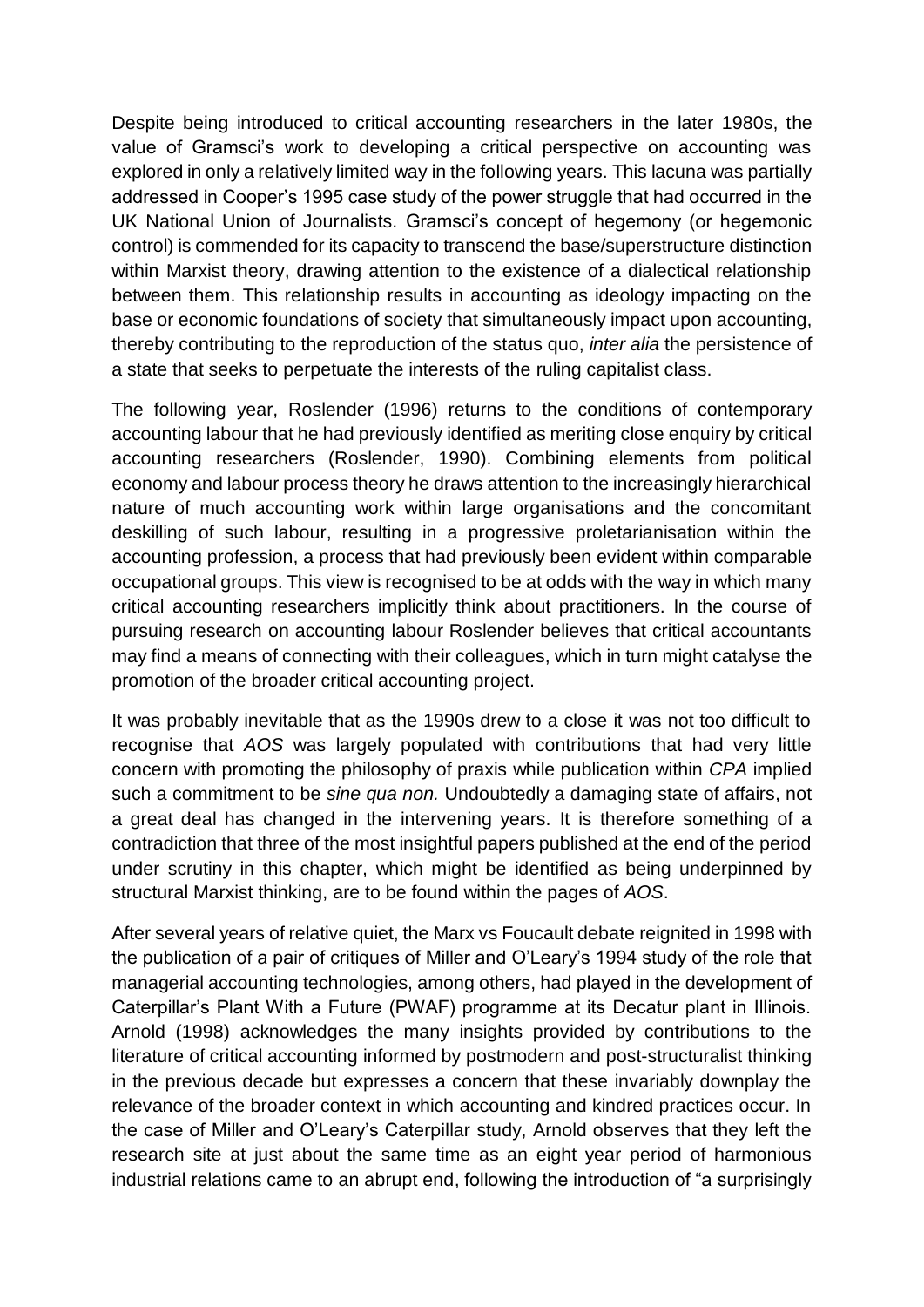aggressive anti-union stance" (p667). It was during this eight year period that the PWAF initiative was fashioned, delivering a set of workplace experiences, encapsulated in the term "economic citizenship", which even those committed to the deployment of a historical materialist (Marxist) framework might, albeit with some caution, commend to be implemented more broadly. However, the return to a more familiar mode of labour-capital conflict in 1991, and a lengthy strike that was broken in April 1992 when Caterpillar threatened the permanent replacement of employees, serves to remind critical accounting researchers of the 'limits' of postmodern and poststructuralist ways of seeing. The promise of a structural Marxist perspective is concisely articulated in the following terms:

"Absent from [Miller and O'Leary's] account of the role of accounting and other managerial expertise in the construction of subjectivity is any problematization of those concerns that constitute the core of historical materialism: class, ideology, material interests, political economy, social structure, relations of production. Even capitalism is taken for granted as the history of industrial production is rewritten in the vocabulary and theories of postmodernism." (p682).

In a subsequent *CPA* paper, Arnold (1999) provides a complementary critique of the underpinnings of the array of new manufacturing regimes evident in post-Japan US industry, focusing on the various new management accounting techniques that have been pressed into service by capital, rather than how these might (not) be scrutinised by critical accounting researchers.

Froud, Williams, Haslam, Johal and Williams (1998) take Miller and O' Leary to task in two ways. Initially they scrutinise the manner in which Miller and O'Leary engage with the narrative advanced by Decatur's management in respect of the PWAF initiative, an approach significantly at odds with that embraced in Arnold (1998, 1999). Froud *et al* identify that while Miller and O'Leary clearly succeed in distancing and dissociating themselves from this narrative, at the same time they avoid constructing a counter-narrative that would see them actually abandoning a managerialist standpoint in favour of something more politically engaged. This is implied to constitute the appeal of postmodern enquiry for many who commend it. In the second half of their paper, Froud et *al* explore four decades of economic activity at Decatur using the alternative framework of accounting analysis identified earlier. They are able to provide a further story to complement those of both Miller and O'Leary and Arnold, to the effect that in developing the PWAF Caterpillar significantly overcommitted itself, albeit to some extent for reasons that might be adjudged either beyond their control and/or arguably well intentioned, the upshot of which was that by 1991 it was recognised that the only way in which the company might continue to exist, let alone generate significant profits, was to attack the financial settlement that it had previously gifted to its workforce, with all its attendant rhetoric. In no sense are Froud *et al* to be regarded as apologists for Caterpillar's senior management – in their view, it is always labour that must bear the cost of capital's mistakes.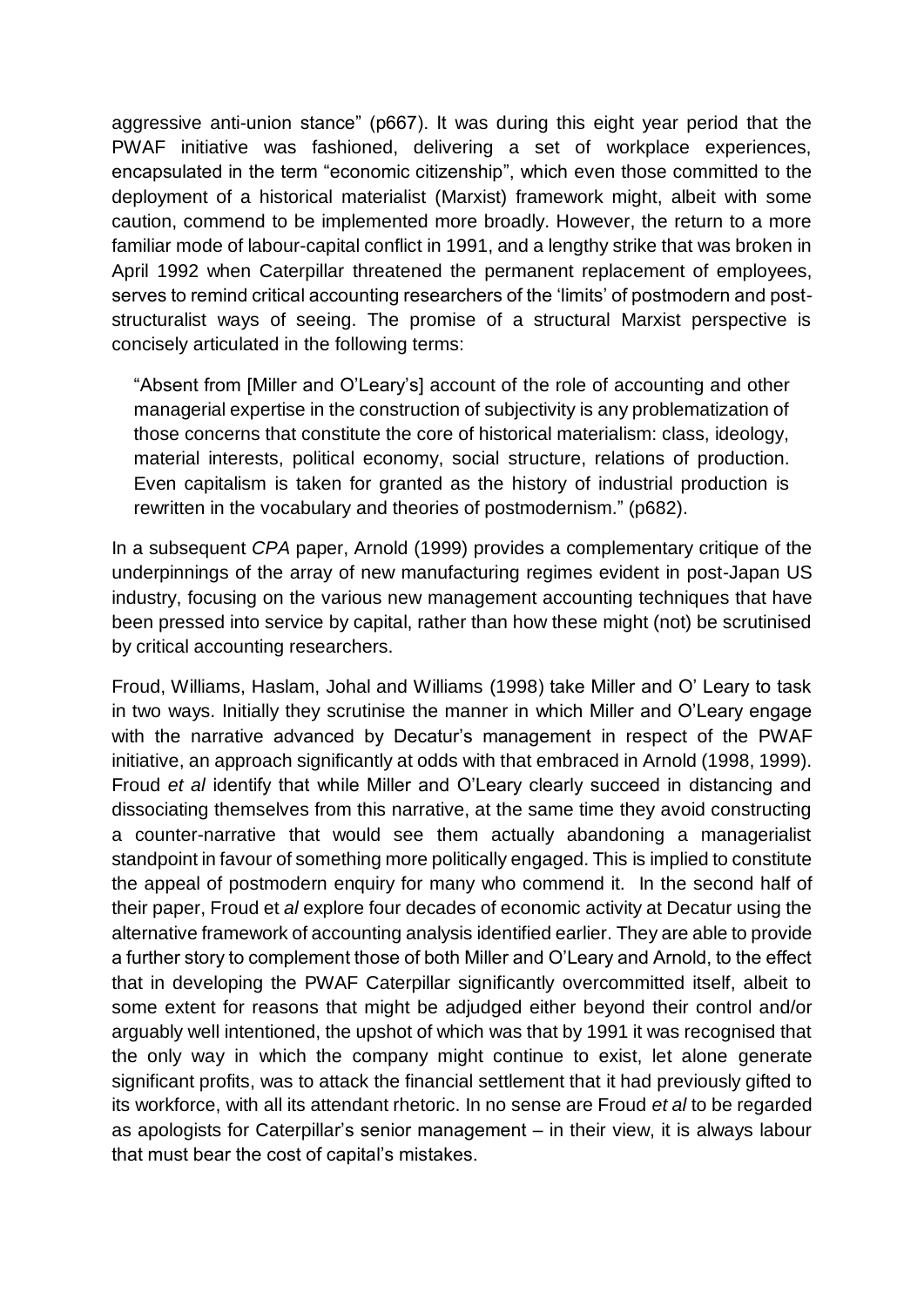Finally, a powerful reminder of the insights that might be gained by adopting a labour process perspective in accounting research is evident in Cooper and Taylor's 2000 paper documenting the changing working practices of accounting clerks from the mid nineteenth century through to the end of the twentieth century. They observe that hitherto this largely unresearched section of accounting labour can be shown to have been subjected to systematic and progressive deskilling in accordance with Braverman's thesis on the degradation of labour. As a consequence, the great majority of those who now occupy the previously prestigious role of "bookkeeper" find themselves engaged in work that is highly repetitive and unskilled, relatively poorly paid and lacking in much prospect of promotion. Such roles are increasingly likely to be filled by young women, the "Ms Taylor"s referred to in the paper's title. The paper concludes with the suggestion that the experiences of accounting clerks may soon become a feature of the lives of a growing proportion of professionally qualified accountants (cf Roslender 1990, 1996). There are already indications that some large organisations are enthusiastic about outsourcing the activities of their accounting and finance functions, while elsewhere in the industry a distinction is evolving between those who are attracted to the development of entrepreneurial skills rather than simply contenting themselves with the utilisation of hard-earned technical competences. The prospect of a two-tier accounting profession, with its attendant negativities, is possibly rather closer than many aspiring accounting professionals might imagine or indeed wish (see also Cooper, 1997).

#### **9. Never forget where we are coming from**

In a recent paper Lukka and Vinnari (2014) explore the distinction between what they term "method" theories and "domain" theories (see also Lukka, 2005). The former are those theoretical frameworks that accounting researchers have embraced in order to frame their research, particularly their empirical research. Such theoretical frameworks have previously been termed "framing" theories by Baxter and Chua (2003, 2005). By contrast, domain theories are those explanations and understandings that have accrued as a result of research activity. Every method or framing theory informs what researchers 'see', as a consequence of which the resultant stock of understandings does not assume a neat, well-organised compendium that is readily accessible by the accounting research community. All knowledge is therefore partial in the sense that its various constituent elements reflect both the method and domain theories that inform and underpin them. The challenge for the individual researcher is to be able to make sense of the resultant stock of disorganised knowledges as a prerequisite to engaging in further enquiries that will have the inevitable consequence of further complicating what is known.

The partiality attribute is doubly significant in the context of structural and critical Marxist perspectives. Embracing such a way of seeing also entails making a commitment to the philosophy of praxis understood as the project of bringing about a fundamental change in the nature of the present social order, one that is designed to promote the interests of the mass over those of the minority. Such knowledges and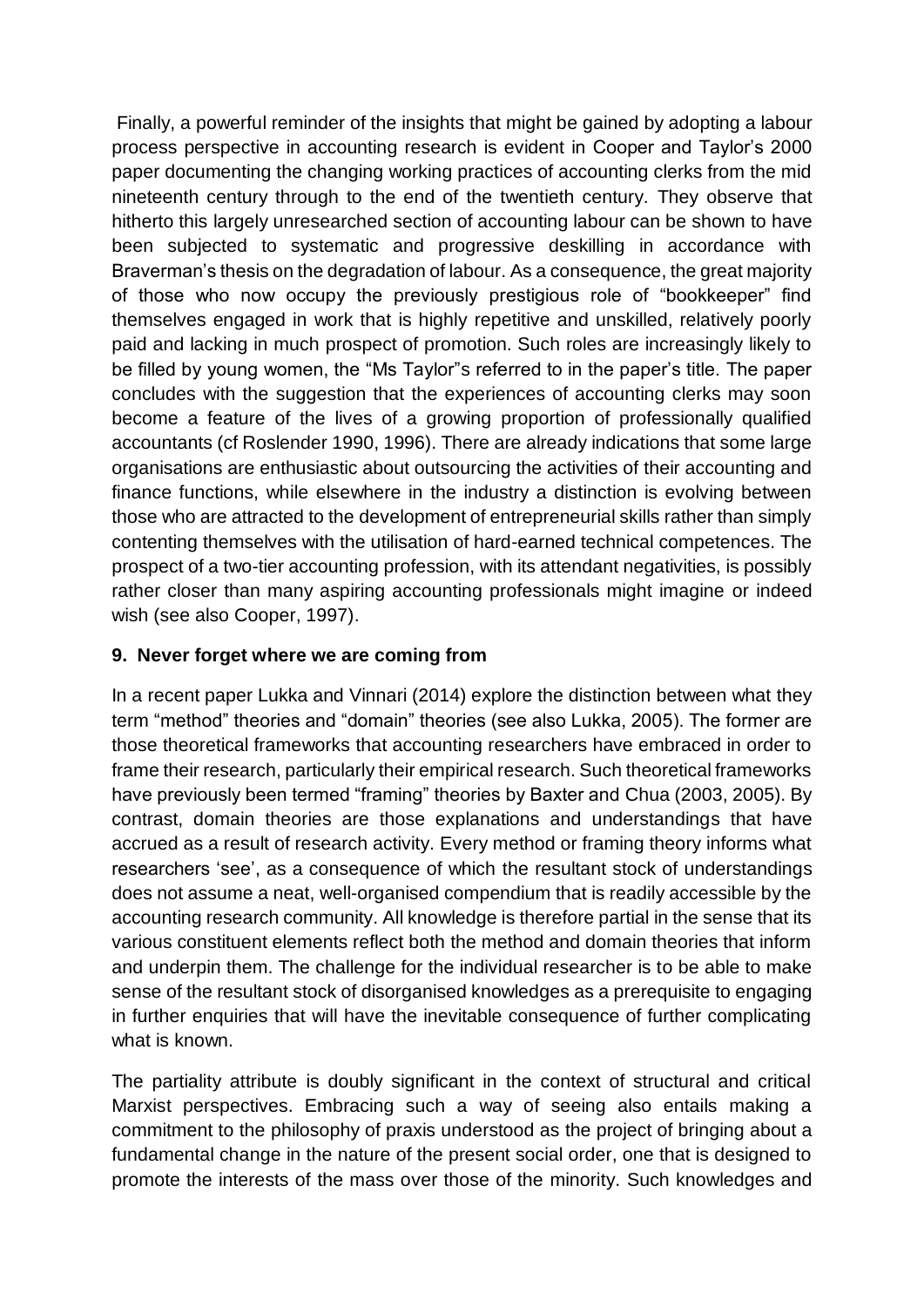understandings have been advanced for a specific purpose, one that remains as necessary today as it was when a number of the founders of critical accounting, following in the footsteps of several generations of Marxist scholars, embarked upon establishing their programme.

#### **References**

Armstrong, P. (1984). "Competition between the organisational professions and the evolution of management control strategies", in K. Thompson (ed): *Work, Employment and Unemployment, Milton Keynes: Open University Press.*

Armstrong, P. (1985). "Changing management control strategies: the role of competition between accountancy and other organizational professions", *Accounting, Organizations and Society,* 10(2): 129-148

Armstrong, P. (1986). "Management control strategies and inter-professional competition: the case of accountancy and personnel management", in D. Knights and H. Willmott (eds): *Managing the Labour Process,* London: Macmillan.

Armstrong, P. (1987). "The rise of accounting controls in British capitalist enterprises", *Accounting, Organizations and Society,* 12(5): 415-436.

Armstrong, P. (1989). "Management, labour process and agency", *Work, Employment and Society,* 3(3): 307-322

Armstrong, P. (1991). "Contradictions and social dynamics in the capitalist agency relationship", *Accounting, Organizations and Society,* 16(1): 1-25.

Armstrong; P. (1994). "The influence of Michel Foucault on accounting research", *Critical Perspectives on Accounting,* 5(1): 25-55.

Arnold, P. J. (1998). "The limits of postmodernism in accounting history: the Decatur experience", *Accounting, Organizations and Society,* 23(7): 665-684.

Arnold, P. J. (1999), "From the union hall: a labor critique of the new manufacturing and accounting regimes", *Critical Perspectives on Accounting,* 10(4): 399-423.

Arnold, P. and T. Hammond. (1994). "The role of accounting in ideological conflict: lessons from the South African divestment movement", *Accounting, Organizations and Society,* 19(2): 111-126

Baran, P. and P.A. Sweezy. (1966). *Monopoly Capital: An Essay on the American Economic and Social Order,* New York NY: Monthly Review Press.

Baxter, J. and W. F. Chua. (2003). "Alternative management accounting research – whence and whither?", *Accounting, Organizations and Society,* 29(2-3): 97-126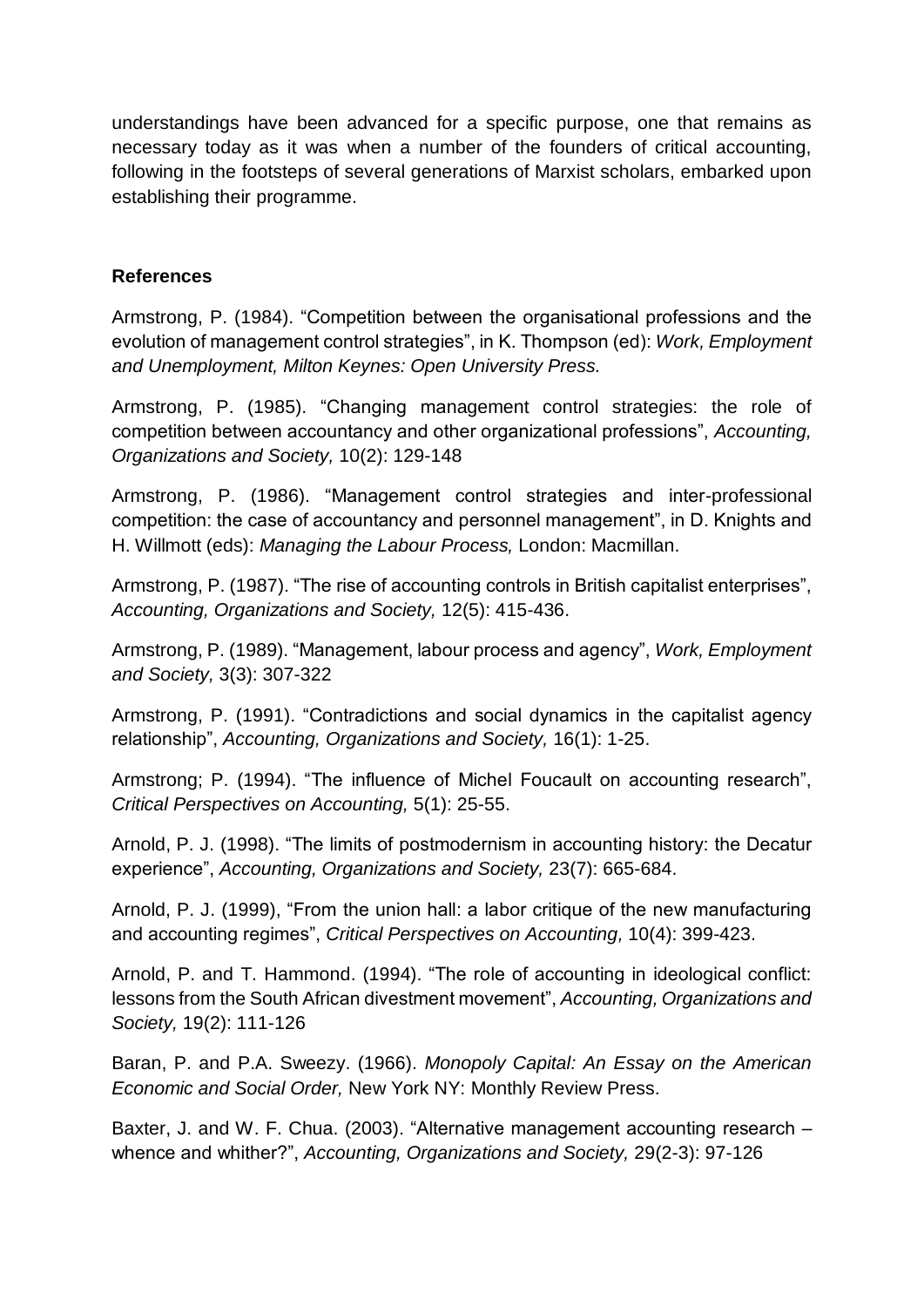Baxter. J. and W. F. Chua. (200). "Reframing management accounting practice: a diversity of perspectives", in A. Bhimani (ed): Oxford: Oxford University Press.

Berry, A. J., T. Capps, D. Cooper, P. Ferguson, T. Hopper and E. A. Lowe. (1985). "Management control in an area of the NCB: rationales of accounting practices in a public enterprise", *Accounting, Organizations and Society,* 10(1): 245-267.

Berry, A.J, T.Capps, D.J. Cooper, T. M. Hopper and E.A. Lowe. (1988). "NCB accounts: a mine of misinformation?", in D.J. Cooper and T. M. Hopper (eds): *Debating Coal Closures: Economic Calculation in the Coal Dispute 1984-85,* Cambridge: Cambridge University Press.

Braverman, H. (1974). *Labor and Monopoly Capital: The Degradation of Work in the Twentieth Century,* New York NY: Monthly Review Press.

Bryer, R. (1991). "Accounting for the "railway mania" of 1845 – a great railway swindle?", *Accounting, Organizations and Society,* 16(5-6): 439-486.

Burchell, S., C. Clubb, A. G. Hopwood, J. Hughes and J. Nahapiet. (1980). "The roles of accounting in organisations and society", *Accounting, Organizations and Society*, 5(1): 5-27.

Burchell, S., C. Clubb, and A. G. Hopwood. (1985). "Accounting in its social context: towards a history of value added in the United Kingdom", *Accounting, Organiations and Society,* 10(4): 381-413.

Burrell, G. and G. Morgan. (1979). *Sociological Paradigms and Organisational Analysis,* London: Heinemann Educational Books.

Capps, T., T. Hooper, J. Mouritsen, D. Cooper and T. Lowe. (1989). "Accounting in the production and reproduction of culture", in W.F. Chua, T. Lowe and T. Puxty (eds): *Critical Perspectives in Management Control,* London: Palgrave Macmillan.

Carchedi, G. (1977). *On the Economic Identification of Social Classes,* London: Routledge and Kegan Paul.

Christensen, C. (1983). "The methodology of positive accounting", *The Accounting Review,* 58(1): 1-22.

Chua, W. F. (1986). "Radical developments in accounting thought", *The Accounting Review,* 61(4): 601-632.

Clegg, S. and D. Dunkerley. (1980). *Organisation, Class and Control,* London: Routledge and Kegan Paul.

Cooper, C. (1995). "Ideology, hegemony and accounting discourse: a case study of the National Union of Journalists", *Critical Perspectives on Accounting,* 6(3): 175-209*.*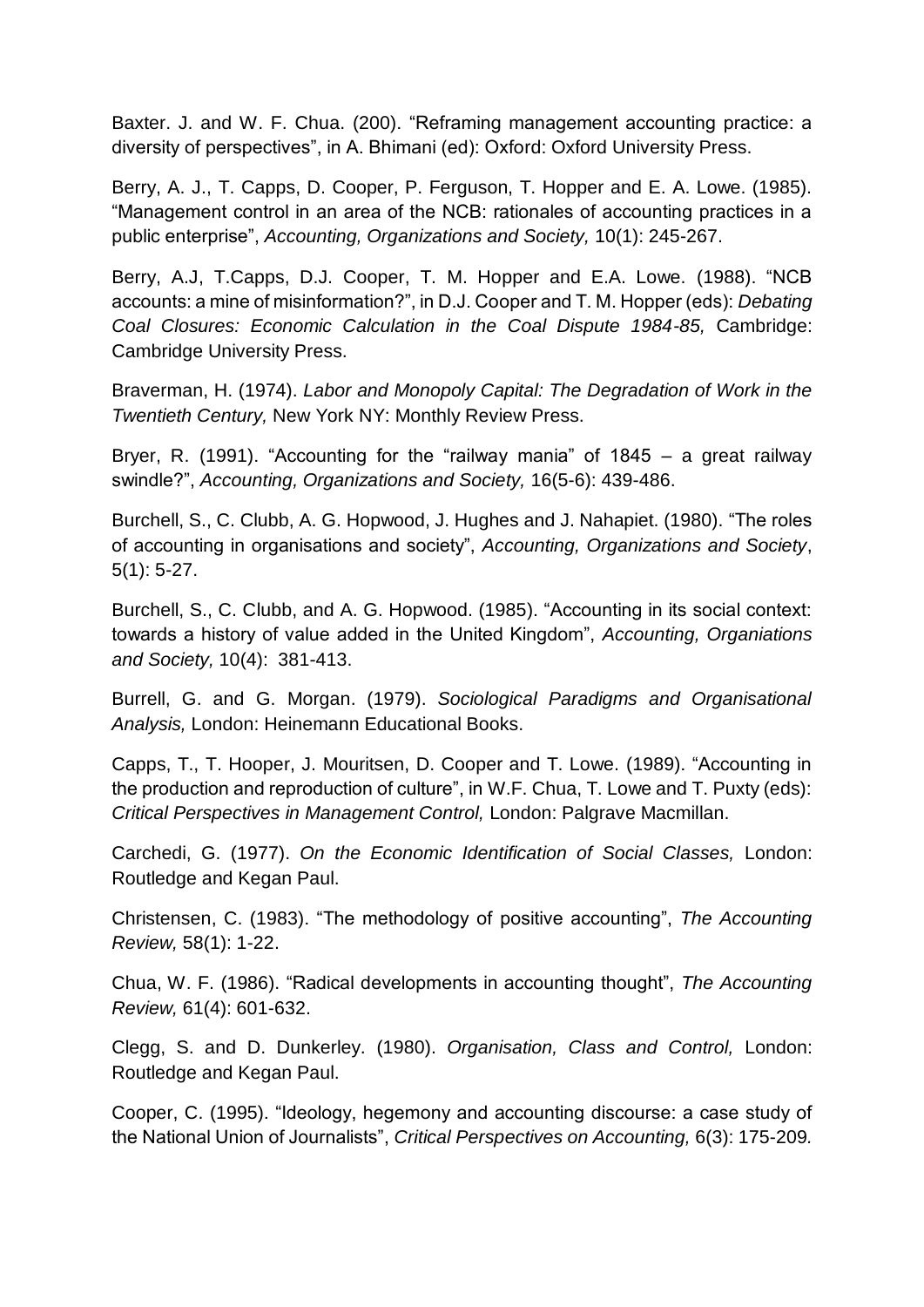Cooper, C. (1997). "Against postmodernism: class oriented questions for critical accounting", *Critical Perspectives on Accounting,* 8(1-2): 15-41.

Cooper, C. and P. Taylor. (2000). "From Taylorism to Ms Taylor: the transformation of the accounting craft", *Accounting, Organizations and Society,* 25(6): 555-578.

Cooper, D. (1980). "Discussion of towards a political economy of accounting", *Accounting, Organizations and Society,* 5(1): 161-166.

Cooper, D. (1983). "Tidiness, muddle and things: commonalities and divergencies in two approaches in management accounting research", *Accounting, Organizations and Society,* 8(2-3): 269-286.

Cooper, D. J. and T. M. (eds). (1990). *Critical Accounts: Reorientating Accounting Research,* London: Palgrave Macmillan

Cooper, D. J. and M. J. Sherer. (1984). "The value of corporate accounting reports: arguments for a political economy of accounting", *Accounting, Organizations and Society,* 9(3-4): 207-232.

Froud, J., K. Williams, C. Haslam, S. Johal and J. Williams. (1998). "Two stories and an argument", *Accounting, Organizations and Society,* 23(7): 685-708.

Gorz, A. (1964). *Strategie Ouvriere et Neocapitalisme,* Paris: Seule.

Gramsci, A. (1971). *Selections from the Prison Notebooks,* translated by Q. Hoare and G. Nowell Smith, London: Lawrence and Wishart.

Grey, C. (1994). "Debating Foucault: a critical reply to Neimark", *Critical Perspectives on Accounting,* 5(1): 5-24.

Hooks, K.L. and J. E. Moon. (1993). "Management Discussion and Analysis: and examination of the tensions, *Critical Perspectives on Accounting,* 4(3): 225-246.

Hopper, T. (1990). "The relevance of Weberianism to class analysis of accounting: A reply to Roslender", *Advances in Public Interest Accounting,* 3: 213-225.

Hopper, T. and P. Armstrong. (1991). "Cost accounting, controlling labour and the rise of conglomerates", *Accounting, Organizations and Society,* 16(5-6): 405-438.

Hopper, T. and A. Powell. (1985). "Making sense of research into the organizational and social aspects of management accounting: a review of its underlying assumptions", *Journal of Management Studies,* 22(5): 429-465.

Hopper, T., J. Storey and H. Willmott. (1987). "Accounting for accounting: towards the development of a dialectical view", *Accounting, Organizations and Society,* 12(5): 437- 456.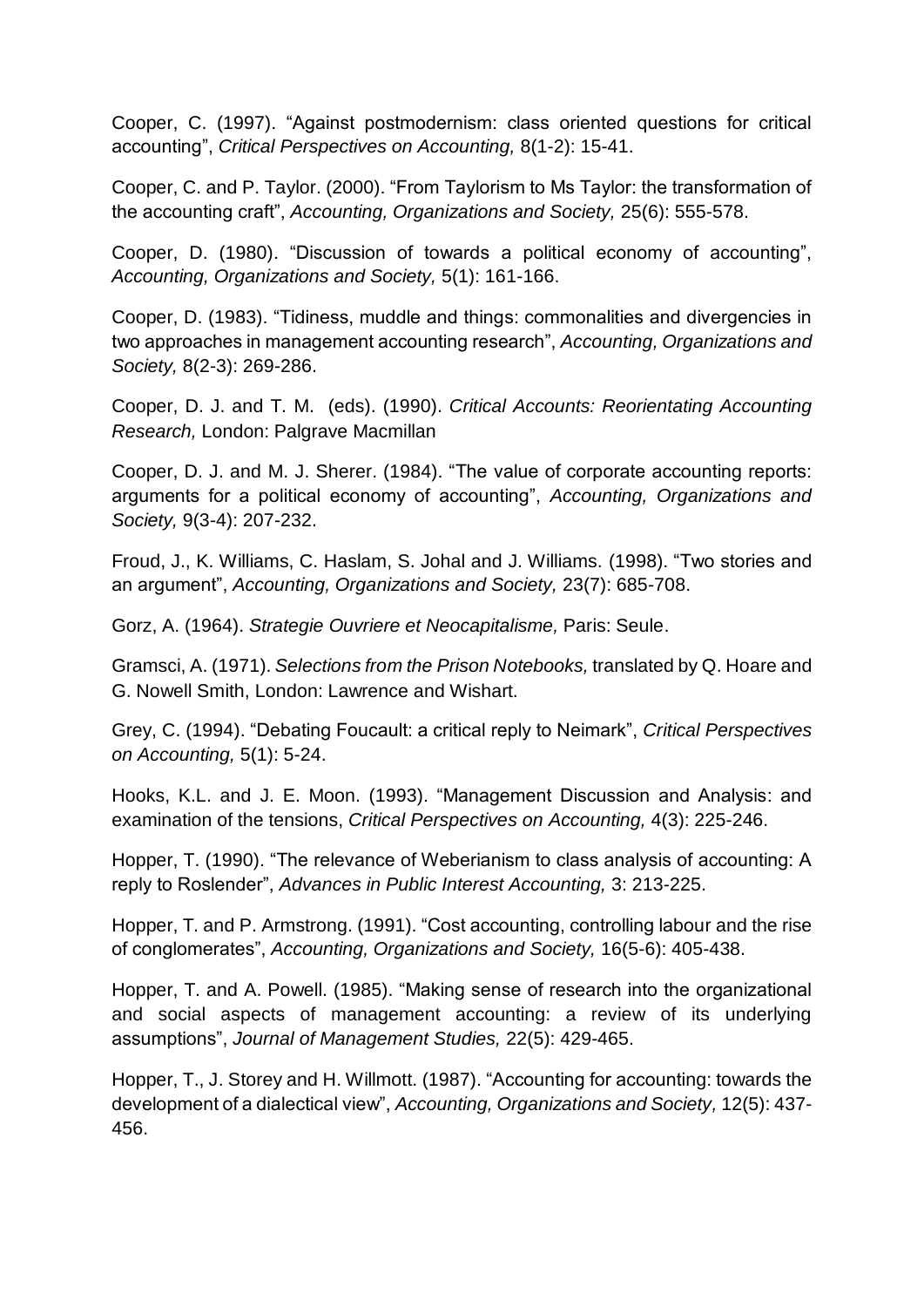Hopper, T. D. Cooper, T. Lowe, T. Capps and J. Mouritsen. (1986). "Management control and worker resistance in the National Coal Board: financial controls in the labour process", in D. Knights and H. Willmott (eds): *Managing the Labour Process,*  London: Macmillan.

Hoskin, K. (1994). "Boxing clever: For, against and beyond Foucault in the battle for accounting theory", *Critical Perspectives on Accounting,* 5(1): 57-85.

Johnson, H. T. (1992). *Relevance Regained: From Top-Down Control to Bottom-Up Empowerment,* New York NY: The Free Press.

Johnson, H. T. (1994). "Relevance regained: total quality management and the role of management accounting", *Critical Perspectives on Accounting,* 5(3): 259-267.

Johnson, H. S. and R. S. Kaplan. (1987). *Relevance Lost and Found: The Rise and Fall of Management Accounting,* Boston MA: Harvard Business School Press.

Knights, D. and D. Collinson. (1987). "Disciplining the shopfloor: a comparison of the disciplinary effects of managerial psychology and financial accounting", *Accounting, Organizations and Society,*12(5): 457-477.

Lehman, C. and Tinker (1987). "The "real" cultural significance of accounts", *Accounting, Organizations and Society,* 12(5): 503-522.

Loft, A. (1986). "Towards a critical understanding of accounting: the case of cost accounting in the UK 1914-1925", *Accounting, Organizations and Society,* 11(2): 137- 170.

Lowe, E. A. and A. M. Tinker, (1977). "Siting the accounting problematic: towards an intellectual emancipation of accounting", *Journal of Business Finance and Accounting,*  4(3): 263-276.

Lukka, K. (2005). "Approaches to case research in management accounting:the nature of empirical intervention and theory linkage", in S. Jonsson and J. Mouritsen (eds): *Accounting in Scandinavia – The Northern Lights,* Copenhagen: Liber and Copenhagen Business School Press.

Lukka, K. and E. Vinnari. (2014). "Domain theory and method theory in management accounting research", *Accounting, Auditing and Accountability Journal,* 27(8): 1308- 1338.

Mallet, S. (1963). *La Nouvelle Classe Ouvriere,* Paris: Seuil.

Marx, K. (1845). *Marx and Engels: Basic Writings on Politics and Philosophy,* edited by L. S. Feuer, Glasgow: William Collins and Sons.

Marx, K. (1846). *The German Ideology,* translated by C. J. Arthur, London: Lawrence and Wishart.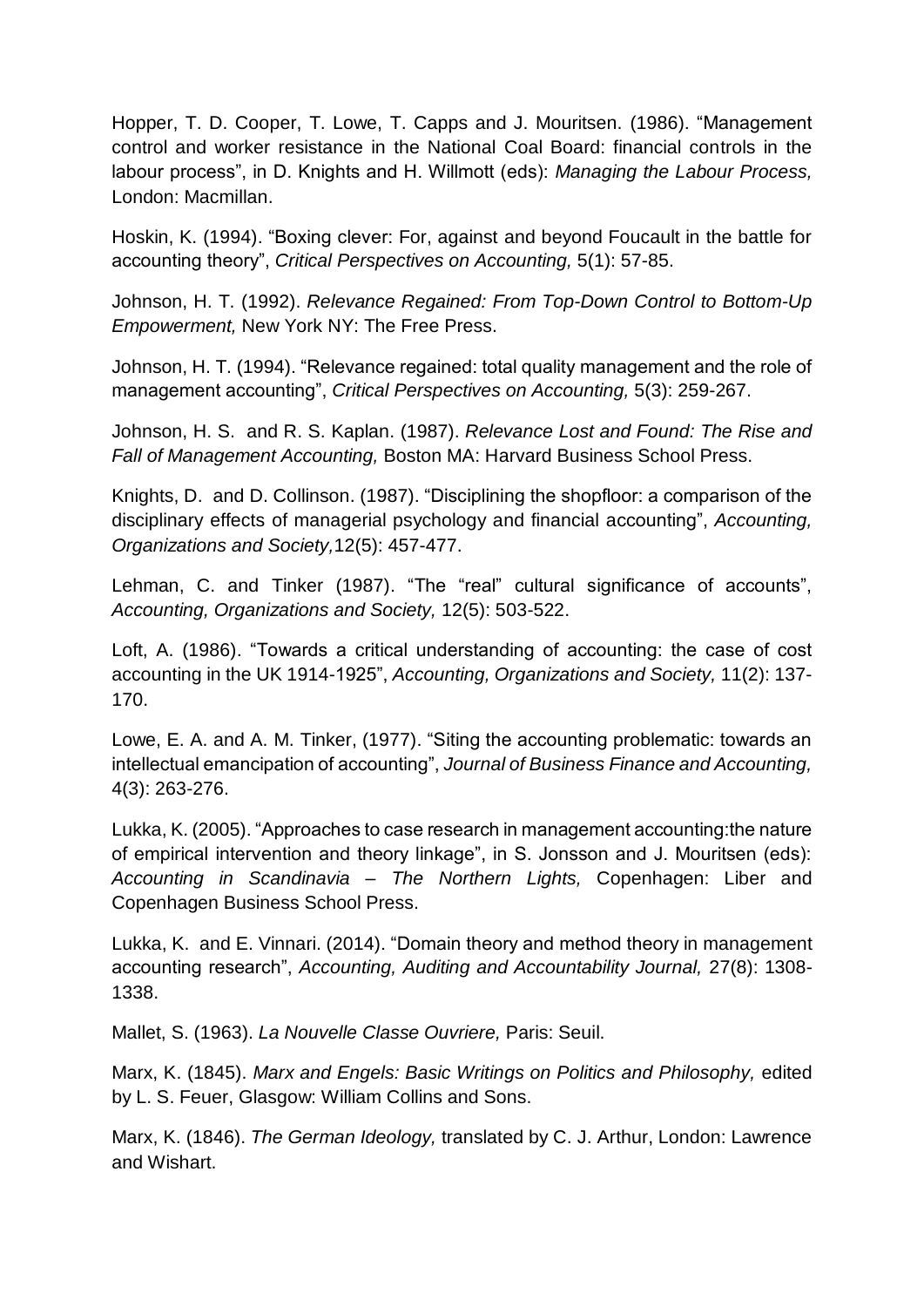Marx, K. (1859). *A Contribution to the Critique of Political Economy,* translated by S. W. Ryazanskaya, London: Lawrence and Wishart.

Marx, K. (1863). *Theories of Surplus Value,* Moscow: Progress Publishers.

Marx, K. (1867). *Capital: Vol 1,* Moscow: Progress Publishers

Marx, K. (1885). *Capital: Vol 2,* Moscow, Progress Publishers

Marx, K. (1894). *Capital: Vol 3,* Moscow: Progress Publishers.

Miller, P. and T. O'Leary. (1987). "Accounting and the construction of the governable person", *Accounting, Organizations and Society,* 12(3): 235-265.

Miller, P. and T. O'Leary. (1994). "Accounting, 'Economic Citizenship' and the spatial reordering of manufacture", *Accounting, Organizations and Society,* 19(1): 15-43.

Miller, P., T. Hopper and R. Laughlin. (1991). "The new accounting history: an introduction", *Accounting*, *Organizations and Society*, 16(5-6): 395-403.

Moore, D. C. (1991). "Accounting on trial: the critical legal studies movement and its lessons for radical accounting, *Accounting, Organizations and Society,* 16(8): 763- 791.

Neimark, M. (1990). "The king is dead: long live the king", *Critical Perspectives on Accounting:* 1(1): 103-114.

Neimark, M. (1994). "Regicide revisited: Marx, Foucault and accounting", *Critical Perspectives on Accounting,* 5(1): 87-108.

Neimark, M. and T.Tinker. (1986). "The social construction of management control systems", *Accounting, Organizations and Society,* 11(4-5): 369-395.

Neu, D. (1992). "Reading the regulatory text: regulation and the new stock issue process", *Critical Perspectives on Accounting,* 3(4): 359-388.

Ogden, S. and P. Bougen (1985). "A radical perspective on the disclosure of accounting information to trade unions", *Accounting, Organizations and Society*, 10(2): 211-224.

Poulantzas, N. (1973). *Political Power and Social Classes,* London: New Left Books.

Richardson, A.J. (1987). "Accounting as a legitimating institution", *Accounting, Organizations and Society,* 12(4): 341-355.

Roslender, R. (1990). "The accountant in the class structure", *Advances in Public Interest Accounting,* 3: 195-212.

Roslender, R. (1996). "Critical accounting and the labour of accountants", *Critical Perspectives on Accounting,* 7(4): 461-484.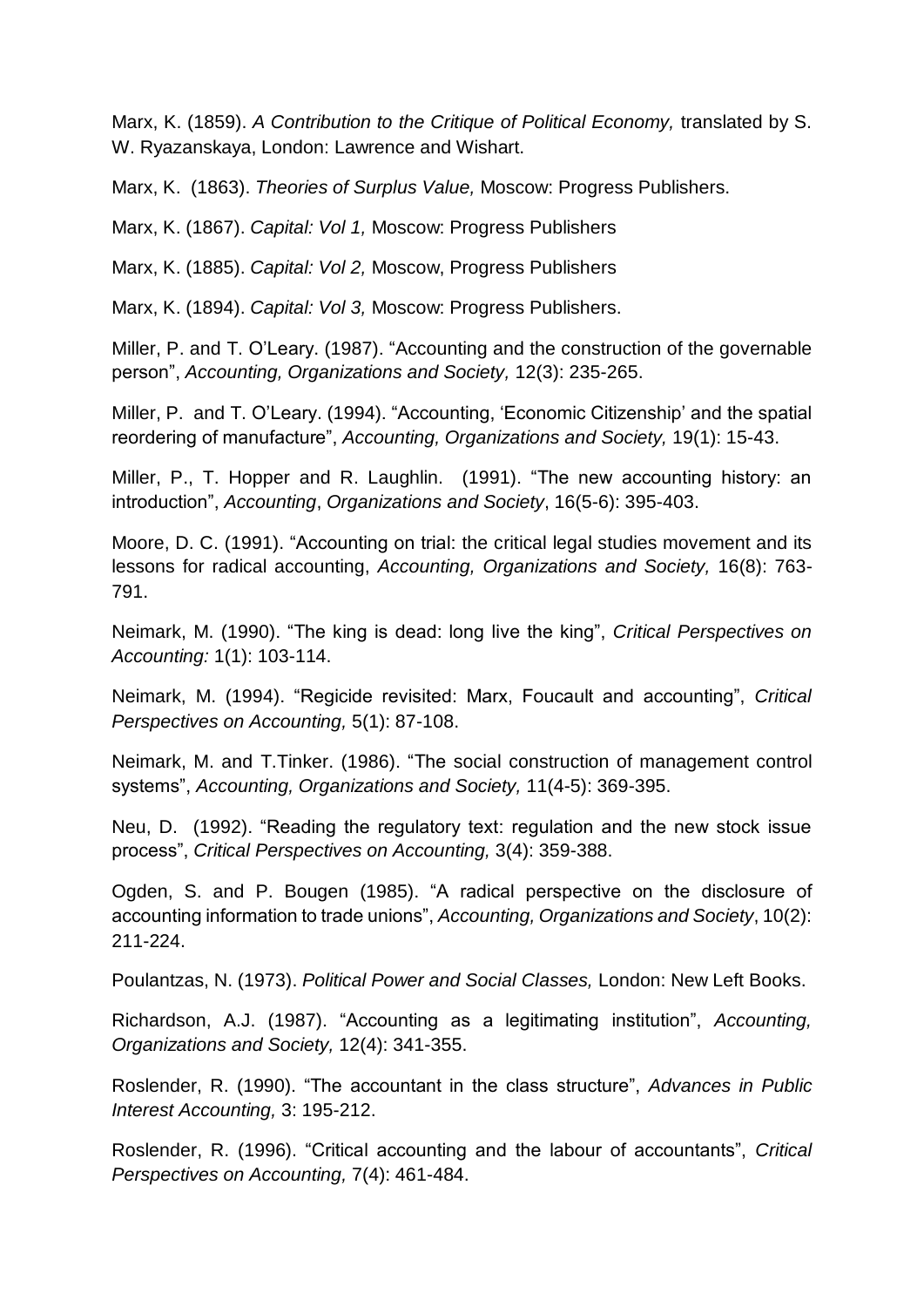Roslender, R. (2015). "Accountancy" in M. Bevir and R.A.W. Rhodes (eds): *The Routledge Handbook of Interpretive Political Science,* London: Routledge.

Roslender, R. and Dillard, J.F. (2003). "Reflections on the interdisciplinary perspectives on accounting project", *Critical Perspectives on Accounting,* 14(3): 325- 351.

Shaoul. J. (1997). "A critical financial analysis of the performance of privatised industries: the case of the water industry in England and Wales", *Critical Perspectives on Accounting*, 8(5): 479-505.

Shaoul, J. (1998). "Critical financial analysis and accounting for stakeholders", *Critical Perspectives on Accounting,* 9(2): 235-249.

Tinker, A. M. (1980). "Towards a political economy of accounting: an empirical illustration of the Cambridge controversies", *Accounting, Organizations and Society,*  5(1): 1147-160.

Tinker, T. (1985). *Paper Prophets: A Social Critique of Accounting,* New York NY Praeger.

Tinker, T. (1988). "Panglossian accounting theories: the science of apologising in style", *Accounting, Organizations and Society,* 13(2): 165-189.

Tinker, T. and M. Neimark. (1987). "The role of annual reports in gender and class contradictions at General Motors 1917-1976", *Accounting, Organizations and Society,*  12(1): 71-88.

Tinker, A. M., B. D. Merino and M. D. Neimark, (1982). "The normative origins of positive theories: ideology and accounting thought", *Accounting, Organizations and Society,* 7(2)*:* 167-200.

Wardell, M. and Weisenfeld. (1991). "Management accounting and the workplace in the United States and Great Britain", *Accounting, Organizations and Society,* 16(7): 655-670.

Watts, R. L. and J. L. Zimmerman. (1978). "Towards a positive theory of the determination of accounting Standards", *The Accounting Review,* 53(1):112-134.

Watts, R. L. and Zimmerman. (1986). *Positive Accounting Theory,* Englewood Cliffs NJ: Prentice Hall

Williams, K., C. Haslam, T. Cutler, S. Johal and R. Willis. (1994a). "Johnson 2: knowledge goes to Hollywood", *Critical Perspectives on Accounting,* 5(3): 281-293.

Williams, K., C. Haslam, S. Johal and J. Williams. (1994b). *Cars: Analysis, History, Cases,* New York NY: Berghahn Books.